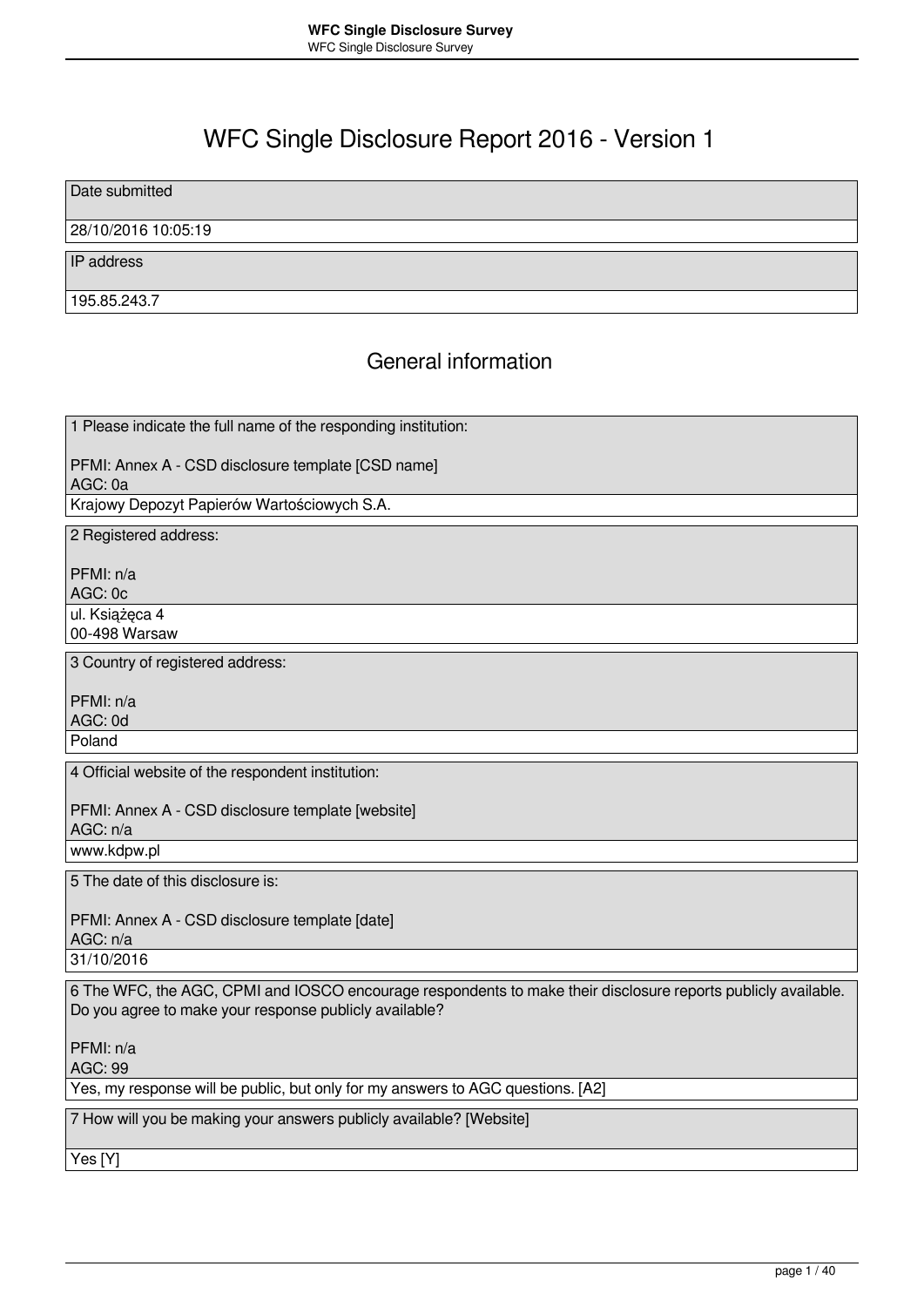8 This disclosure can also be found at the following web address(es):

http://www.kdpw.pl/en/kdpw/publications/Pages/Questionnaires.aspx

9 First and Last Name of the contact person:

PFMI: Annex A - CSD disclosure template [contact details] AGC: 99c

Anna Zielińska

10 Disclosure submission authorisation [I hereby certify that I am authorised to submit this disclosure report on behalf of my institution.]

Yes [Y]

11 Email address of the contact person:

PFMI: Annex A - CSD disclosure template [contact details] AGC: 99h

anna.zielinska@kdpw.pl

12 Telephone number (please include the international country code):

PFMI: n/a AGC: 99e +48 22 5379582

13 How do you prefer to be contacted? [e-mail]

PFMI: n/a AGC: 99d Yes [Y]

14 Fax number

PFMI: n/a AGC: 99f +48 22 6273111

15 What is the preferred street address for mailing requests?

PFMI: n/a AGC: 99g ul. Książęca 4 00-498 Warsaw 24 filecount - Add relevant appendices for this group. PFMI: n/a

AGC: n/a

 $\overline{0}$ 

Legal Basis (PFMI Principle 1)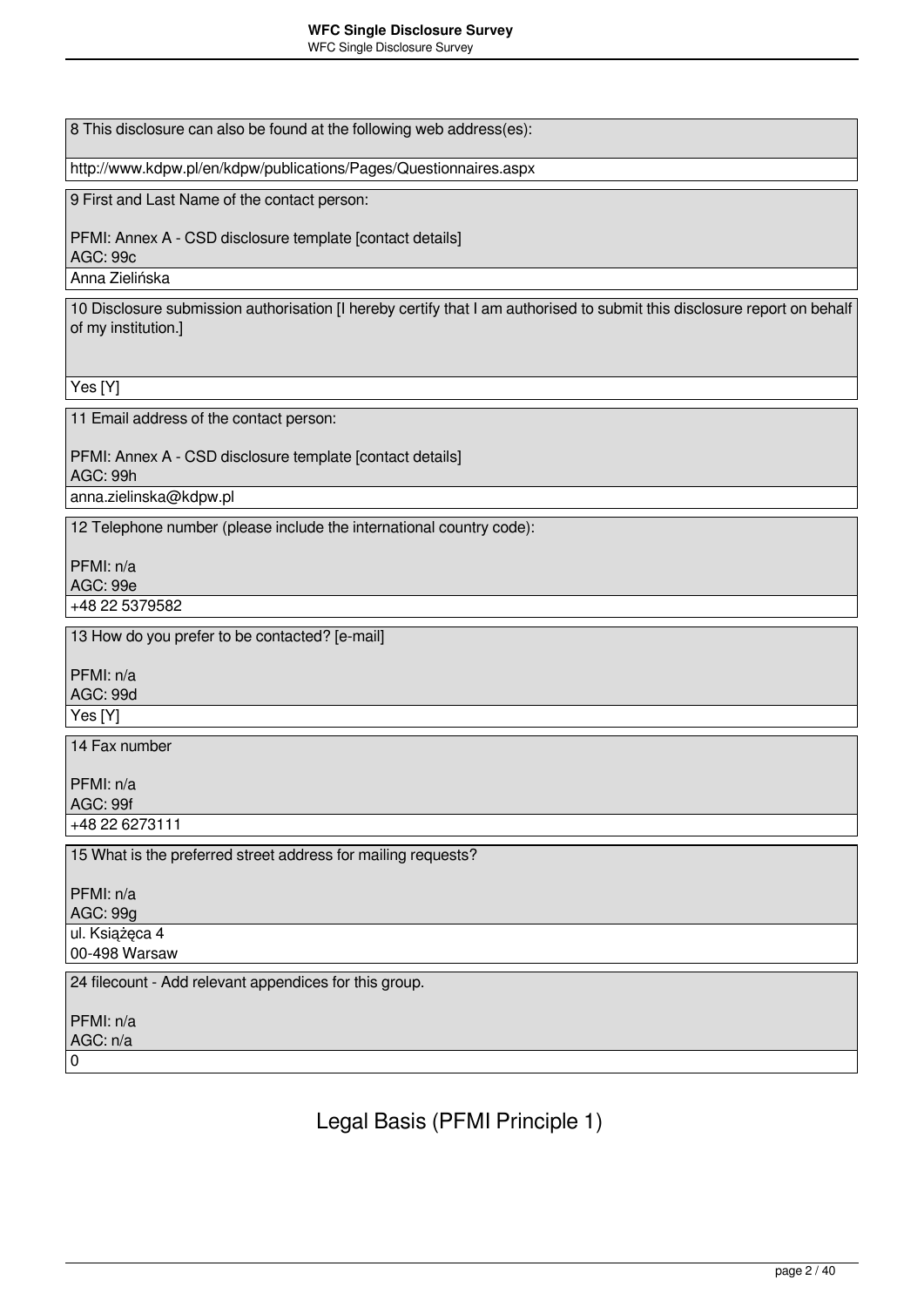#### **WFC Single Disclosure Survey** WFC Single Disclosure Survey

| 26 Under what regulation or statute is the CSD established and governed?                                                                                                                                                                                                                         |
|--------------------------------------------------------------------------------------------------------------------------------------------------------------------------------------------------------------------------------------------------------------------------------------------------|
| Act on Trading in Financial Instruments, Act on Capital Market Supervision, Statute of the KDPW, Code of<br><b>Commercial Companies</b>                                                                                                                                                          |
| 27 Is the regulation or statute electronically available?                                                                                                                                                                                                                                        |
| PFMI: n/a<br>AGC: 7a                                                                                                                                                                                                                                                                             |
| Yes [Y]                                                                                                                                                                                                                                                                                          |
| 28 If regulation or statute is electronically available, please supply web address(es) here or upload document(s).                                                                                                                                                                               |
| PFMI: n/a<br>AGC: 7b                                                                                                                                                                                                                                                                             |
| The Act on Capital Market Supervision dated July 29th 2005 and the Act on Trading in Financial Instruments dated<br>July 29th 2005 (Polish versions only) are available on the Polish Financial Supervision Authority website:<br>http://www.knf.gov.pl/en/regulations/Capital Market/index.html |
| The Statute of KDPW (English version) is available on the KDPW website:                                                                                                                                                                                                                          |
| http://www.kdpw.pl/en/rules/Documents/2016/STATUT 18 09 15 EN.pdf<br>The Code of Commercial Companies (Polish version only) is available on the Parliament website:                                                                                                                              |
| http://isap.sejm.gov.pl/Download?id=WDU20000941037&type=3                                                                                                                                                                                                                                        |
| 29 filecount - Please supply document(s) here:                                                                                                                                                                                                                                                   |
| PFMI: n/a                                                                                                                                                                                                                                                                                        |
| AGC: 7c                                                                                                                                                                                                                                                                                          |
| 0                                                                                                                                                                                                                                                                                                |
| 42 filecount - Add relevant appendices for this group.                                                                                                                                                                                                                                           |
| PFMI: n/a                                                                                                                                                                                                                                                                                        |
| AGC: n/a<br>0                                                                                                                                                                                                                                                                                    |
|                                                                                                                                                                                                                                                                                                  |

# Governance and ownership (PFMI Principle 2)

44 What type of legal entity is the institution? [Other]

PFMI: n/a

AGC: 3

joint stock compnay

45 Is the institution operated as a "for profit" or a "not for profit" organization?"

Not for profit [A02]

46 Please provide the names of the owners and their ownership interest percentages.

PFMI: n/a

AGC: 5

33.3 % Warsaw Stock Exchange, 33.3 % National Bank of Poland (Central Bank), 33.3 % State Treasury

47 What is the date of establishment of the CSD?

PFMI: n/a AGC: 6a

07/11/1994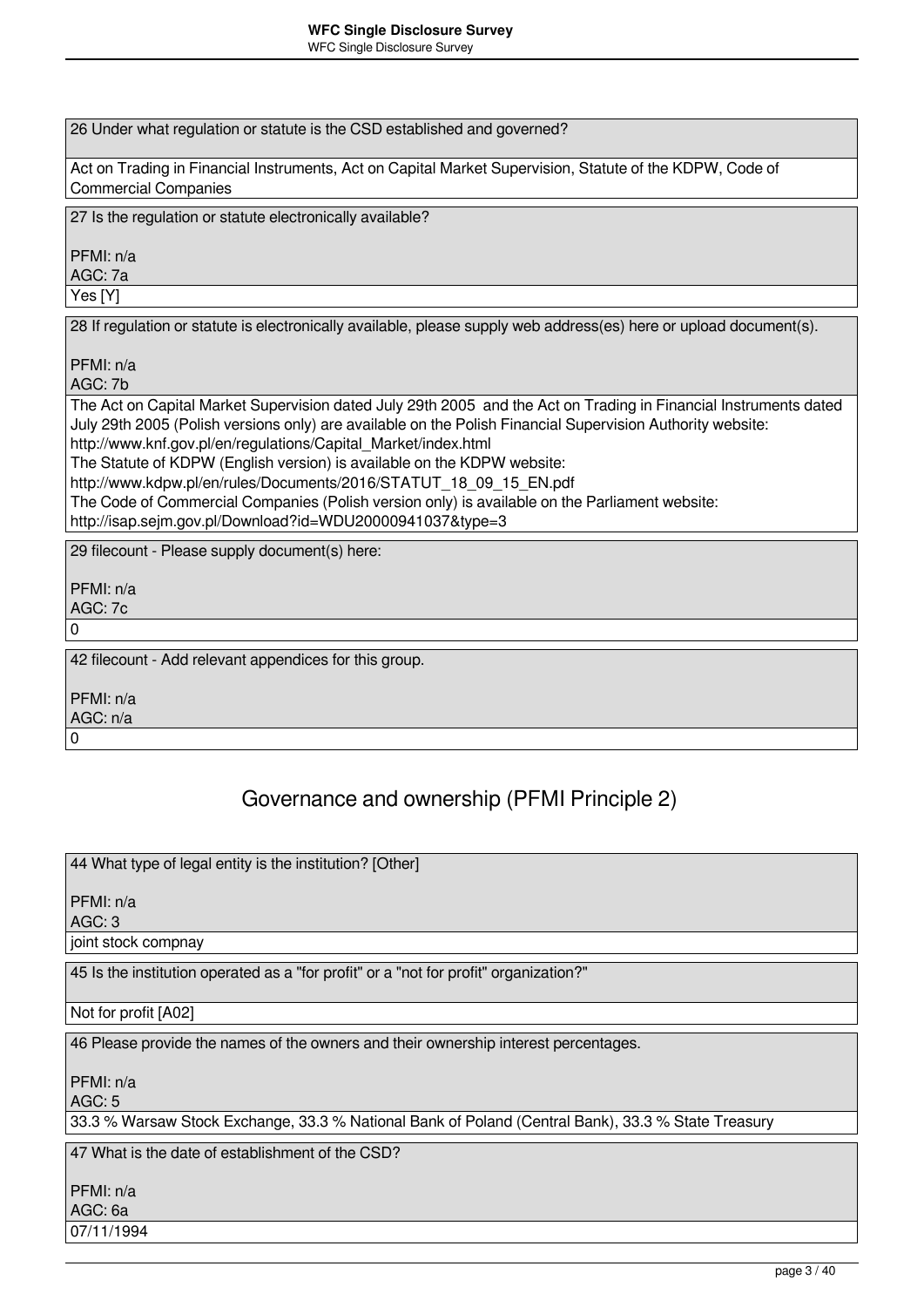### 48 What is the date that the CSD's operations began?

### 11/04/1991

49 Are participants required to contribute capital to the CSD that would result in ownership of the CSD?

### No [A02]

58 What are the roles and responsibilities of the CSD's board of directors (or equivalent), and are they clearly specified? Please provide details of the structure and composition of your Board together with their industry experience and responsibilities in governing the CSD. What are the qualifications to become a board member?

### PFMI: Q.2.3.1

### AGC: 7d

The Polish legal system (Code of Commercial Companies) provides general requirements concerning members of corporate governing bodies. According to the Code, KDPW as a joint-stock company has a dual governance structure (so-called two-tier board system), with a supervisory and a management board. Qualification requirements concerning specific educational background and professional experience in a given field are set out in certain acts of law governing the operation of entities in a given sector, e.g. banks or some specific companies established pursuant to a separate act of law. The Act on Trading in Financial Instruments dated 29 July 2005 (as amended), on the basis of which the National Depository operates, includes no such provisions with respect to the supervisory and management board of a company. In such cases, qualification requirements to appoint a Board member are set by the shareholders.

60 What are the election procedures?

PFMI: Q.2.3.2

AGC: 7e

The Supervisory board represents shareholders. Members are appointed and dismissed by the Shareholders' General Meeting. They elect a Chairman and Vice-Chairman in a secret ballot. The General Meeting is valid and may adopt resolutions if at least half of the shares are represented. The shareholders of the company are, in equal parts: the State Treasury, the Warsaw Stock Exchange and the National Bank of Poland. The Management board: - the President is appointed/dismissed by the Shareholders' General Meeting in a secret ballot by an absolute majority of votes (more than half of the votes cast), - Members including one or more vice-presidents of the Board are appointed, at the request of the President of the Board, by the Supervisory Board in an open vote by an absolute majority of votes cast by the members of the Supervisory Board present at the meeting. The meeting is valid if all members of the Supervisory Board have been notified of the meeting at least 5 working days prior to its date and at least half of the members of the Supervisory Board are present. In order to adopt a resolution concerning the appointment or, as the case may be, dismissal of a member of the Board (as well as in other matters), such an item must be included in the agenda of a meeting. In justified circumstances, the Chair of the Supervisory Board may shorten the length of the 5 days deadline.

61 What is the maximum length of time a board member can serve?

#### PFMI: Q.2.3.2 AGC: 7f

The term of a board member is set out in the Statute of KDPW. It amounts to three years constituting a joint term of office of the Board members. The rule concerns both the Supervisory Board and the Management Board of KDPW. The mandates of all Board members expire on the day of the Annual Meeting of Shareholders whixh approves the financial statements for the previous full financial year. Under Polish law there is no limit as to the number of terms of office, however, there is a limitation as to the duration of such a term, which in joint stock companies is up to 5 years.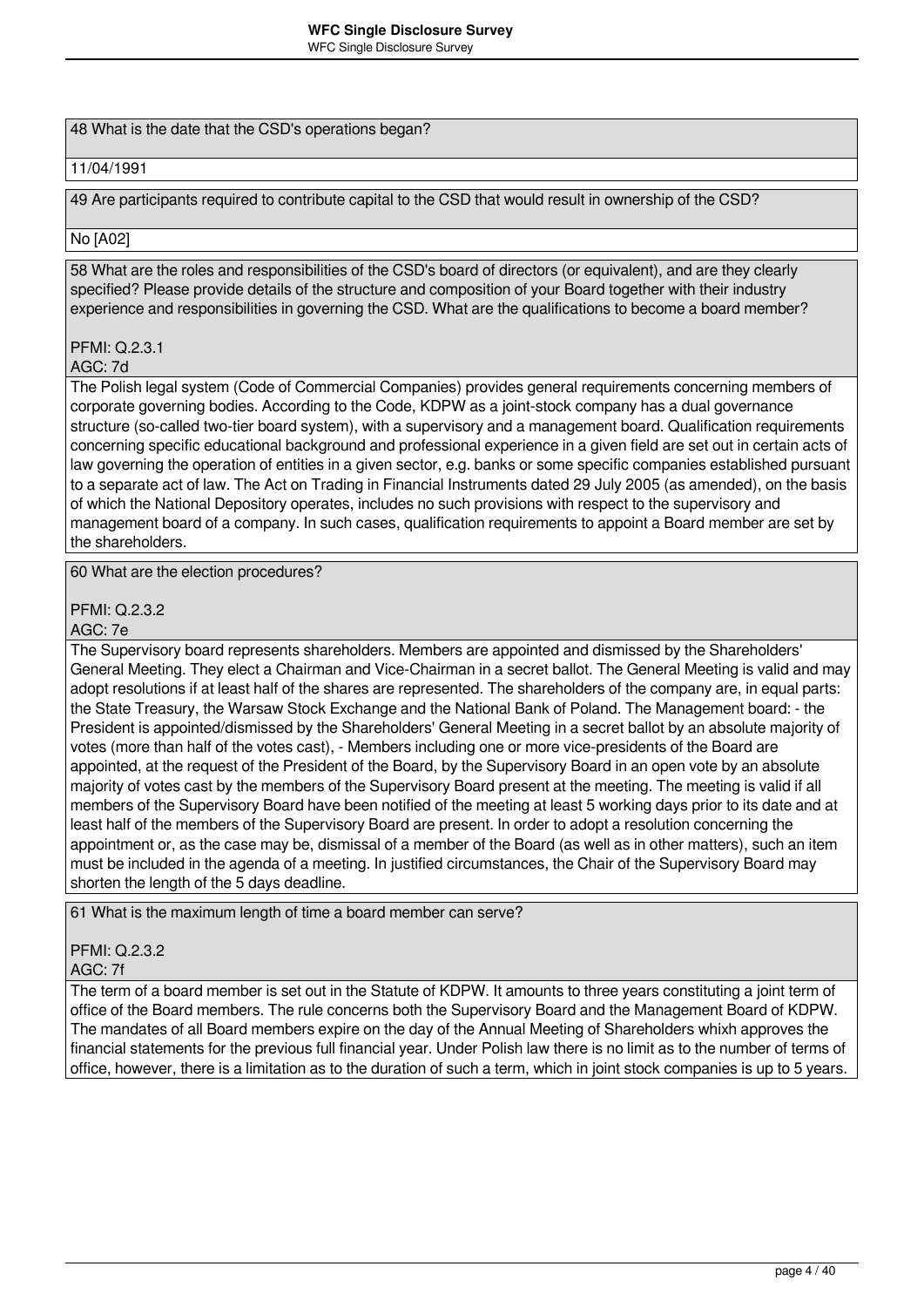62 How are the voting powers distributed amongst the board members (i.e. does each board member have one vote or do certain members have additional voting power)?

Each Board member has one vote. The Supervisory board: Resolutions are adopted on the basis of an absolute majority of votes of the members present at the session. The Management board: Resolutions are adopted by ordinary majority of votes. In the case of a tie, the President of the Board has the casting vote. Each Board member may have a dissenting opinion, if they vote against the resolution. Such a dissenting opinion must be written down in the resolution and legal and factual justification for it must be given.

64 What are the procedures established to review the performance of the board as a whole and the performance of the individual board members? Who is responsible for regulating the board members?

PFMI: Q.2.3.4 AGC: 7h

The Supervisory Board of KDPW S.A. supervises the activities of the Company by:

1) reviewing financial statements,

2) reviewing reports of the Management Board of KDPW S.A., as well as its recommendations on the division of profits or covering of losses,

3) appointing and dismissing, at the request of the President of the Management Board, the remaining members of the Management Board and setting their salary levels,

4) approving multi-annual and annual business plans of the Company presented by the Management Board, 5) approving multi-annual and annual financial plans of the Company presented by the Management Board. The number of Board members, the duration of the term of office (in accordance with the statutory norm), any additional rights for the President of the Board associated with supervising the work of the Board, as well as the manner of voting, the validity of Board meetings, extension or, as the case may be, limitation of competences of the Board in accordance with the Code of Commercial Companies are set out in the Statute of KDPW, i.e. by shareholders acting as the General Meeting.

84 filecount - Add relevant appendices for this group.

PFMI: n/a AGC: n/a 0

# Comprehensive risk management (PFMI Principle 3)

87 Any direct damages or losses to participants caused by the CSD as a result of force majeure events, acts of God, or political events, etc.?

### No [A02]

89 In all cases where the CSD assumes responsibility for direct or indirect or consequential losses, is the CSD's liability limited by a standard of care determination?

Yes [A01]

90 Please define the standard of care applied:

PFMI: Q.3.1.1

AGC: 66\*

A greater degree of effort is expected from KDPW, measured by recognising the professional nature of the depository functions carried out by KDPW.

109 filecount - Add relevant appendices for this group.

PFMI: n/a

AGC: n/a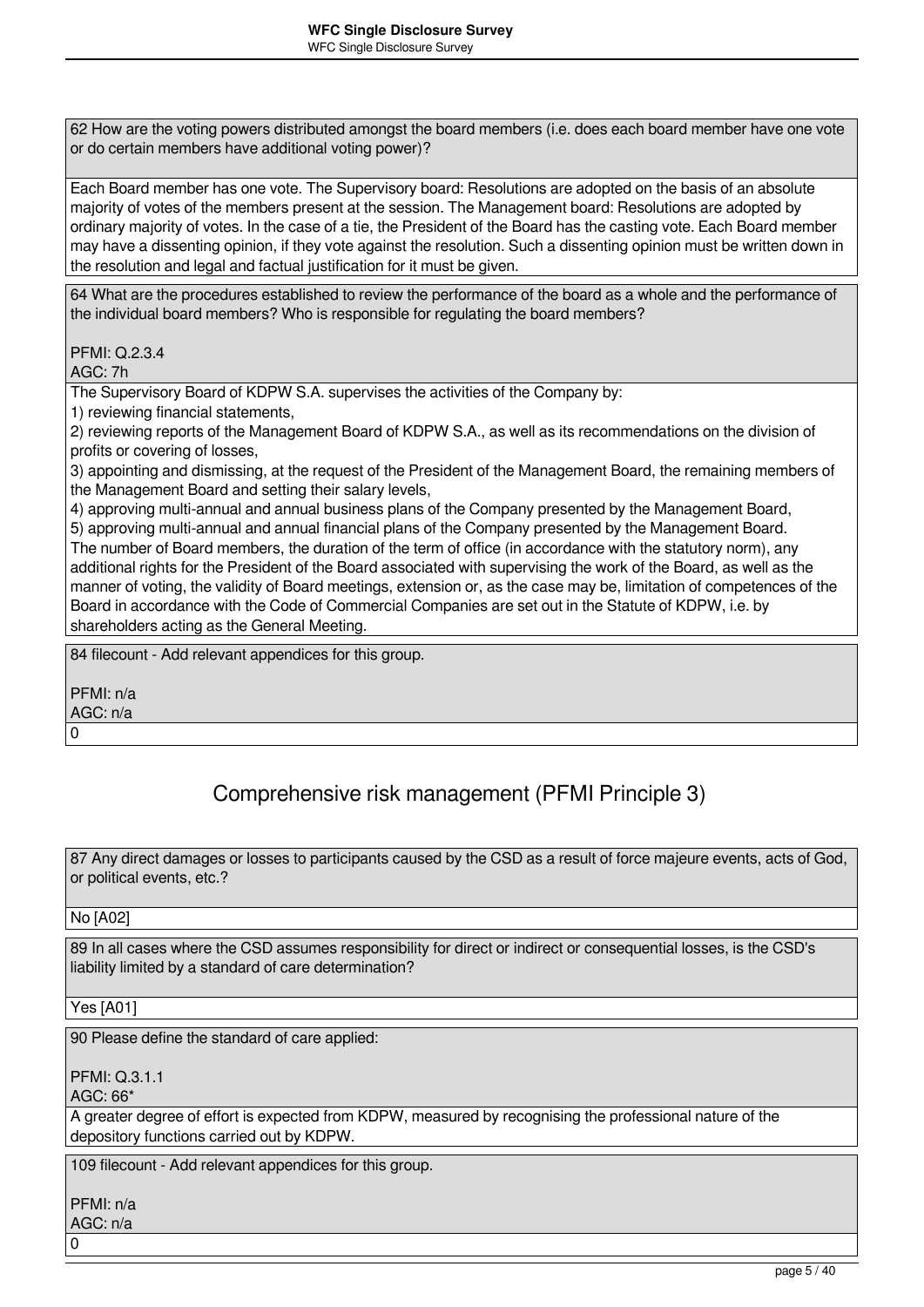### Credit risk (PFMI Principle 4)

111 Does the CSD have a banking license?

PFMI: n/a

AGC: n/a

No [N]

120 Does the CSD have a guaranty fund independent of stock exchange or other market guarantees?

No [A02]

130 Does the CSD have insurance to cover losses in the event of Default on settlement commitments by the CSD or a participant?

No [A02]

134 Does the CSD accept liability (independent of any insurance coverage) for the following: Any direct damages or losses to participants caused by the CSD in its capacity as a central counterparty?

Not applicable [A03]

139 filecount - Add relevant appendices for this group.

PFMI: n/a

AGC: n/a 0

Collateral (PFMI Principle 5)

140 Summary narrative for PFMI Principle 5. Please provide a summary narrative disclosure with sufficient detail and context, as well as any other appropriate supplementary information, to enable readers to understand the CSD's approach to or method for observing the principle. Please use the following questions as guidance for the points of focus and level of detail it is expected to convey in the disclosure. Cross references to publicly available documents should be included, where relevant, to supplement the discussion.)

PFMI: Annex A - CSD disclosure template - IV.P5

AGC: 35c

KDPW holds collateral for automatic securities loans (cash, Treasury bonds traded on the regulated market in the territory of the Republic of Poland, shares participating in the WIG20 index) in co-ordination with KDPW\_CCP. For tri-party repo transactions, KDPW keeps a register of collateral ransferred between the parties (Treasury bonds traded on the regulated market in the territory of the Republic of Poland and cash – last to be allowed only for marking to market the value of the repo transaction).

157 filecount - Add relevant appendices for this group.

PFMI: n/a AGC: n/a 0

Liquidity risk (PFMI Principle 7)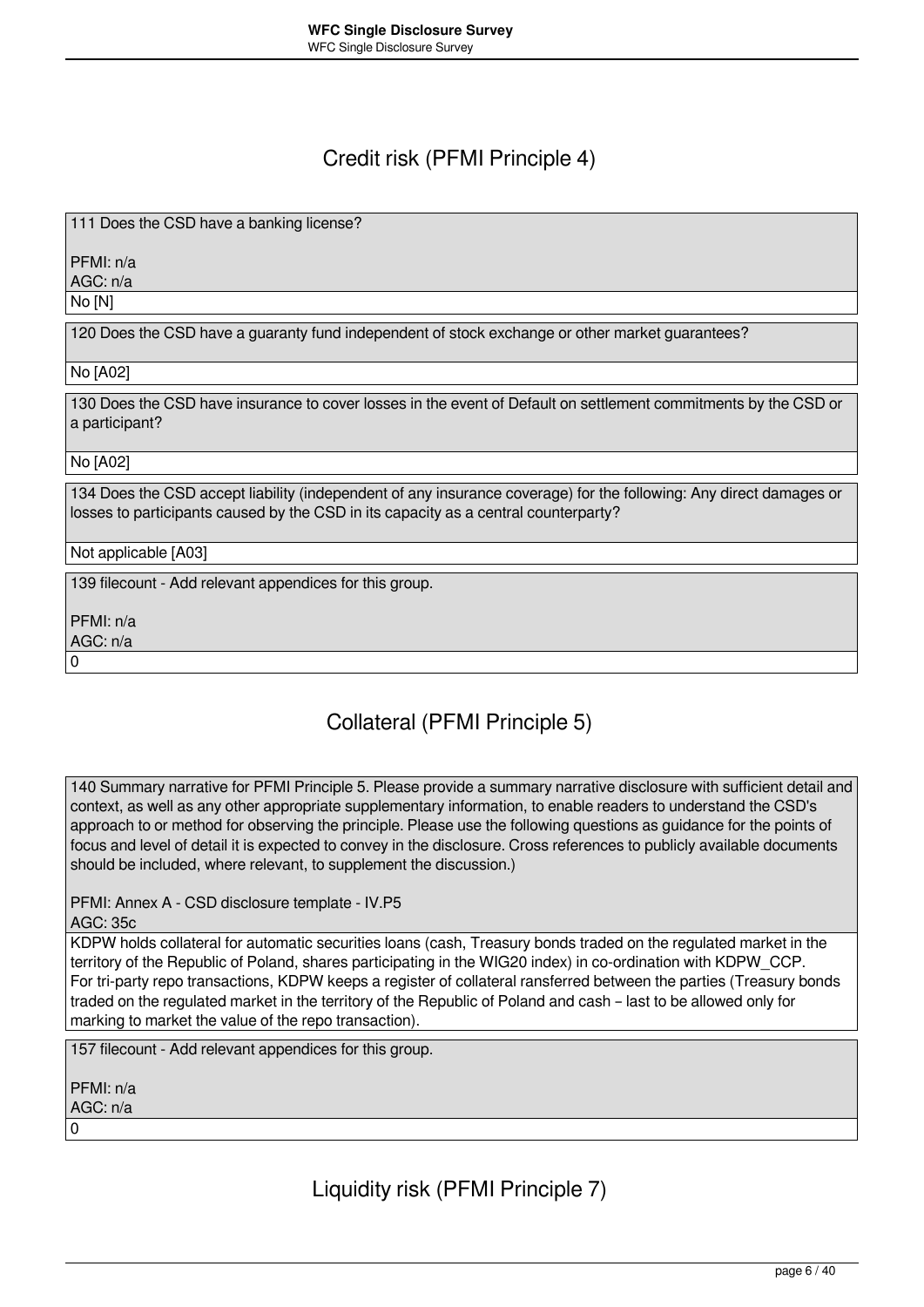198 filecount - Add relevant appendices for this group.

# Settlement finality (PFMI Principle 8)

199 filecount - Add relevant appendices for this group.

PFMI: n/a AGC: n/a  $\overline{0}$ 

 $\overline{0}$ 

# Money settlements (PFMI Principle 9)

| 216 Who accepts cash deposits (or makes payment credit accommodations) for CSD transactions? [Banks<br>appointed by CSD] |
|--------------------------------------------------------------------------------------------------------------------------|
| Yes [Y]                                                                                                                  |
| 216 Who accepts cash deposits (or makes payment credit accommodations) for CSD transactions? [Other]                     |
| <b>PFMI: Q.9.1.1</b>                                                                                                     |
| <b>AGC: 31</b>                                                                                                           |
| For EUR - banks appointed by KDPW participants.                                                                          |
| 217 Please indicate the name of the banks appointed by the CSD                                                           |
| <b>PFMI: Q.9.1.1</b>                                                                                                     |
| AGC: 31a                                                                                                                 |
| Banks which are KDPW participants:                                                                                       |
| <b>BANK ZACHODNI WBK SA</b>                                                                                              |
| <b>BANK BPH SA</b>                                                                                                       |
| BNP PARIBAS SECURITIES SERVICES SKA ODDZIAŁ W POLSCE                                                                     |
| <b>BANK GOSPODARSTWA KRAJOWEGO</b>                                                                                       |
| POWSZECHNA KASA OSZCZEDNOŚCI BANK POLSKI SA                                                                              |
| BANK BGŻ BNP PARIBAS SA                                                                                                  |
| <b>BANK MILLENNIUM SA</b>                                                                                                |
| BANK HANDLOWY W WARSZAWIE SA                                                                                             |
| RAIFFEISEN BANK POLSKA SA                                                                                                |
| ING BANK ŚLĄSKI SA                                                                                                       |
| SOCIETE GENERALE SA ODDZIAŁ W POLSCE<br><b>BANK POLSKA KASA OPIEKI SA</b>                                                |
| DEUTSCHE BANK POLSKA SA                                                                                                  |
| <b>MBANK SA</b>                                                                                                          |
|                                                                                                                          |
| 218 Who processes cash clearing (or draws on credit lines, if applicable) for CSD transactions? [CSD]                    |

Yes [Y]

220 Who controls the movement of cash for cash deposits (or draws on credit lines, if applicable)? [ Central Bank ]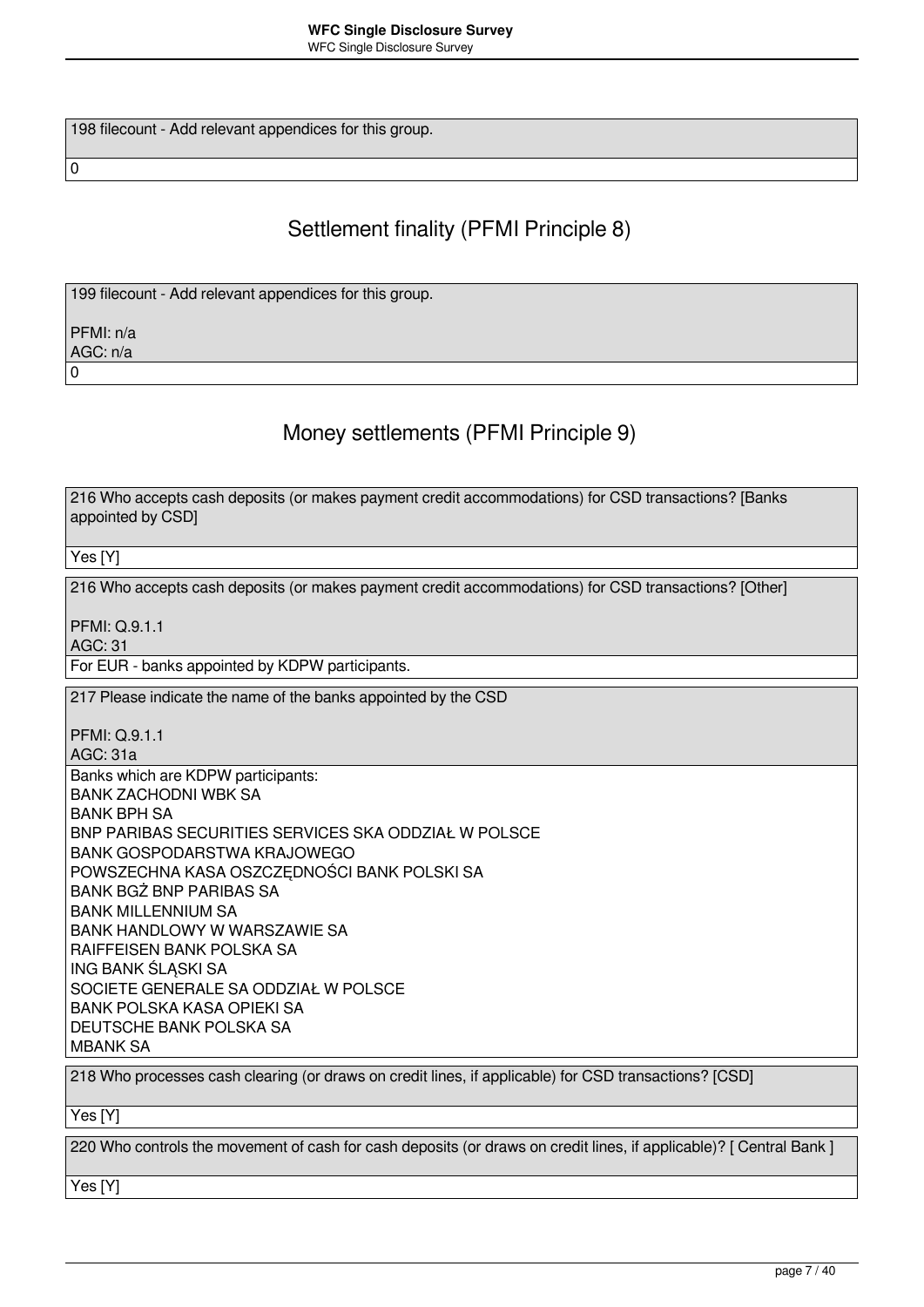220 Who controls the movement of cash for cash deposits (or draws on credit lines, if applicable)? [ Banks appointed by CSD ] Yes [Y] 221 Please name banks appointed by the CSD PFMI: Q.9.1.1 AGC: 33a Banks which are KDPW participants: BANK ZACHODNI WBK SA BANK BPH SA BNP PARIBAS SECURITIES SERVICES SKA ODDZIAŁ W POLSCE BANK GOSPODARSTWA KRAJOWEGO POWSZECHNA KASA OSZCZĘDNOŚCI BANK POLSKI SA BANK BGŻ BNP PARIBAS SA BANK MILLENNIUM SA BANK HANDLOWY W WARSZAWIE SA RAIFFEISEN BANK POLSKA SA ING BANK ŚLĄSKI SA SOCIETE GENERALE SA ODDZIAŁ W POLSCE BANK POLSKA KASA OPIEKI SA DEUTSCHE BANK POLSKA SA MBANK SA 222 Who controls the movement of cash for cash clearing (or for draws on credit lines, if applicable)? [CSD ] Yes [Y] 222 Who controls the movement of cash for cash clearing (or for draws on credit lines, if applicable)? [ Banks appointed by CSD] Yes [Y] 223 Please name banks appointed by CSD PFMI: Q.9.1.1 AGC: 34a Banks which are KDPW participants: BANK ZACHODNI WBK SA BANK BPH SA BNP PARIBAS SECURITIES SERVICES SKA ODDZIAŁ W POLSCE BANK GOSPODARSTWA KRAJOWEGO POWSZECHNA KASA OSZCZĘDNOŚCI BANK POLSKI SA BANK BGŻ BNP PARIBAS SA BANK MILLENNIUM SA BANK HANDLOWY W WARSZAWIE SA RAIFFEISEN BANK POLSKA SA ING BANK ŚLASKI SA SOCIETE GENERALE SA ODDZIAŁ W POLSCE BANK POLSKA KASA OPIEKI SA DEUTSCHE BANK POLSKA SA MBANK SA 233 filecount - Add relevant appendices for this group. PFMI: n/a AGC: n/a 0 page 8 / 40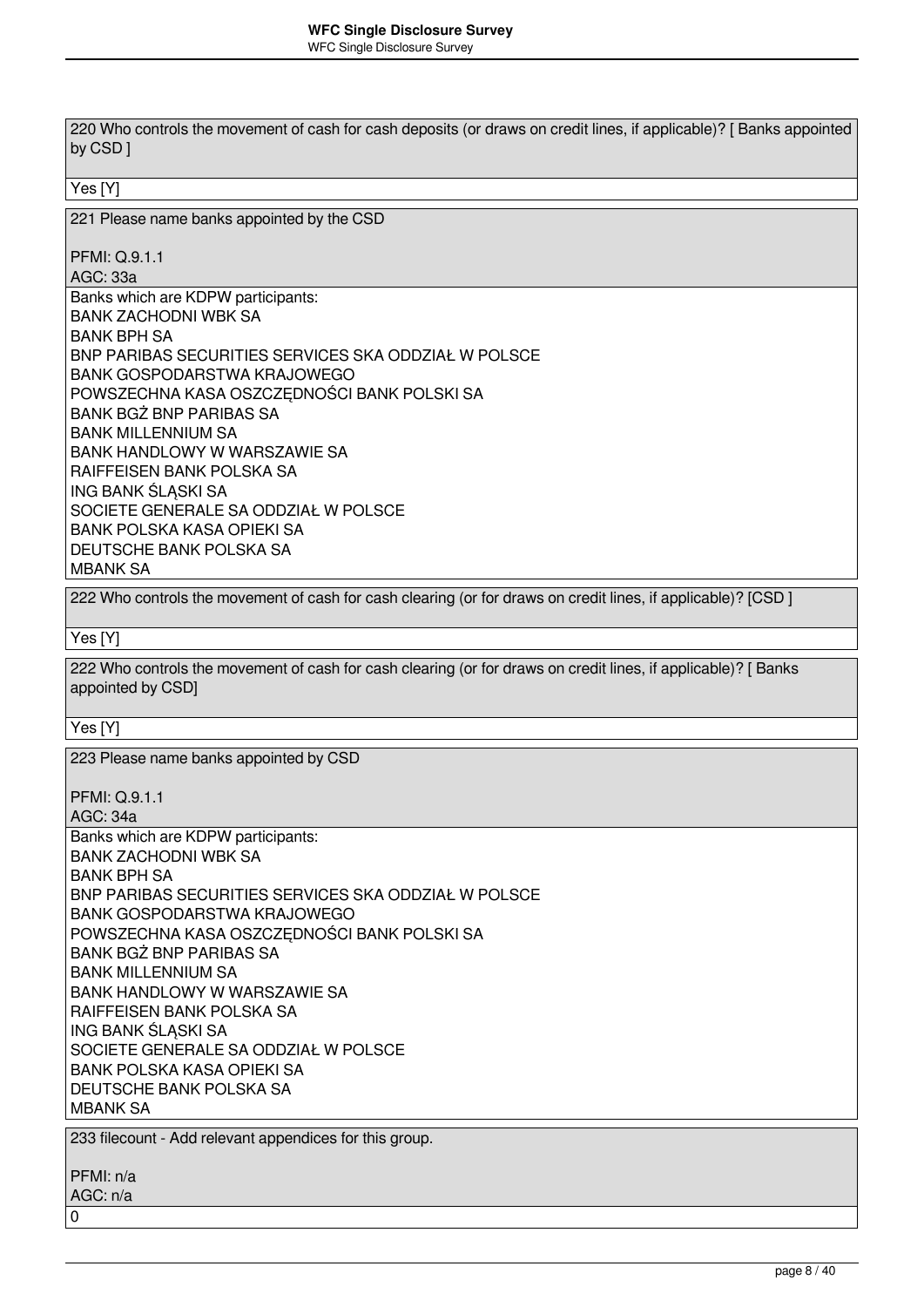### Physical deliveries (PFMI Principle 10)

238 How are eligible securities lodged in the CSD system? [Other]

PFMI: Q.10.1.3

AGC: 57, 57a

Securities are lodged into the depository system on the basis of a securities registration agreement concluded by the issuer with KDPW. The issuer authorises a direct participant of KDPW to act in its name in the registration process. The process of registration is two-fold. First a settlement instruction is sent by KDPW enabling securities to be registered on the issue account and the authorised direct participant's account. Then the second phase of the registration is performed on the basis of matched settlement instructions delivered by the authorised direct participant and by participants on whose accounts the securities are to be registered. The global amount of securities of a given ISIN is registered in KDPW on a registration account called an "issue account" and next on participants' accounts managed by KDPW. On the basis of records made by KDPW, participants record securities on securities accounts and omnibus accounts in their own securities registration systems.

239 When are securities lodged into the CSD reflected in a participant's CSD account? [Securities are reflected in the participant's CSD account immediately upon delivery to the CSD. ]

Yes [Y]

240 How long does it usually take to lodge securities with the CSD?

1 to 2 days [A01]

242 During the process of lodging securities into the CSD, can the securities be traded?

No [A02]

243 During the process of lodging securities into the CSD, can the securities be settled?

No [A02]

244 During the process of lodging securities into the CSD, can the securities have ownership transferred?

No [A02]

247 If ownership cannot be transferred, or if you answered other, please explain

PFMI: Q.10.1.3

AGC: 60e

The transfer is possible only after the securities are registered on the participants' and investors' securities accounts.

248 Are securities immediately available for delivery upon transfer to the CSD?

Yes [A01]

252 What transfer process steps are involved when eligible securities are withdrawn from the CSD for safekeeping?

Other [-oth-]

252 What transfer process steps are involved when eligible securities are withdrawn from the CSD for safekeeping? [Other]

PFMI: Q.10.1.3

AGC: 63, 63a

The withdrawal of securities from safekeeping takes place in the following cases: 1) termination of dematerialisation of securities - following the issuer's decision not to be a public company, on approval of the Polish FSA or 2) in case of redemption of debt securities - withdrawal upon the issuer's request, without the PFSA approval.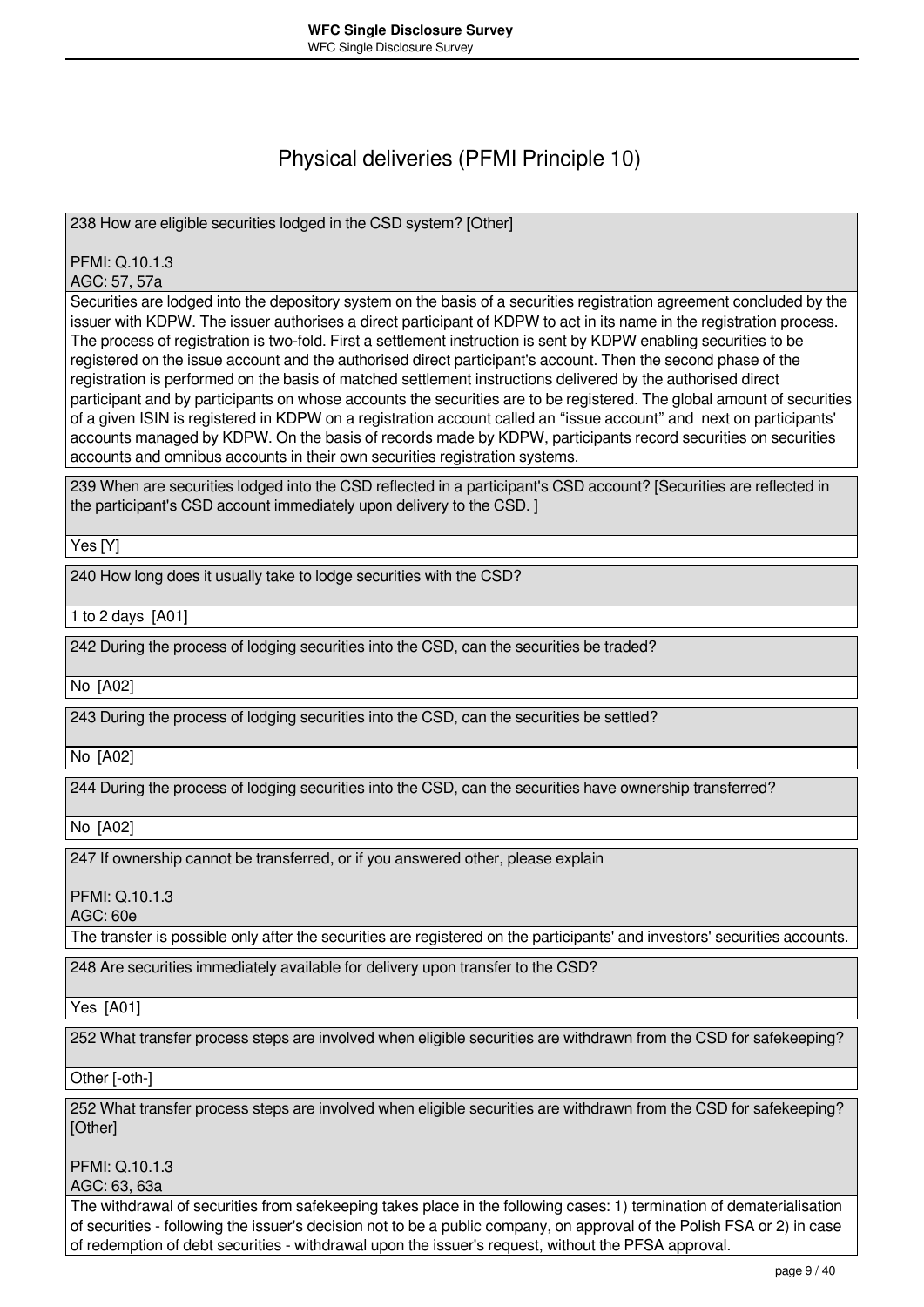253 How long does it usually take to remove securities from the CSD?

3 days to 1 week [A02]

255 While the securities are being removed from the CSD, can they be traded? (Choose one)

Other [-oth-]

255 While the securities are being removed from the CSD, can they be traded? (Choose one) [Other]

PFMI: Q.10.1.3

AGC: 65a

During the proces of removal from the Depository, securities cannot be traded neither on the regulated nor on the ASO market, but they may be traded on the OTC market and on the basis of Civil Law agreements, until the last day prior to deregistration.

257 While the securities are being removed from the CSD, can they be settled? (Choose one)

Other [-oth-]

257 While the securities are being removed from the CSD, can they be settled? (Choose one) [Other]

PFMI: Q.10.1.3

AGC: 65c

Yes - only for trades concluded on the OTC market and on the basis of Civil Law agreements.

259 While the securities are being removed from the CSD, can they have ownership transferred? (Choose one)

Other [-oth-]

259 While the securities are being removed from the CSD, can they have ownership transferred? (Choose one) [Other]

PFMI: Q.10.1.3

AGC: 65e

Yes - only for trades concluded on the OTC market and on the basis of Civil Law agreements.

262 What are the vault security procedures for the safekeeping of physical paper? [Not applicable, no vault is maintained]

Yes [Y]

268 filecount - Add relevant appendices for this group.

PFMI: n/a AGC: n/a

 $\Omega$ 

# Central Securities Depositories (PFMI Principle 11)

270 CSD FUNCTIONALITY AND SERVICES, USE OF AGENTS. Certain functionalities and services reduce risk to an investor if provided in an efficient manner. The purpose of this section is to identify those functionalities that may potentially be offered by depositories and clearing systems around the world, and ascertain whether they are offered by your institution. For which of the following security types do you serve as a CSD or clearing system? [Government securities]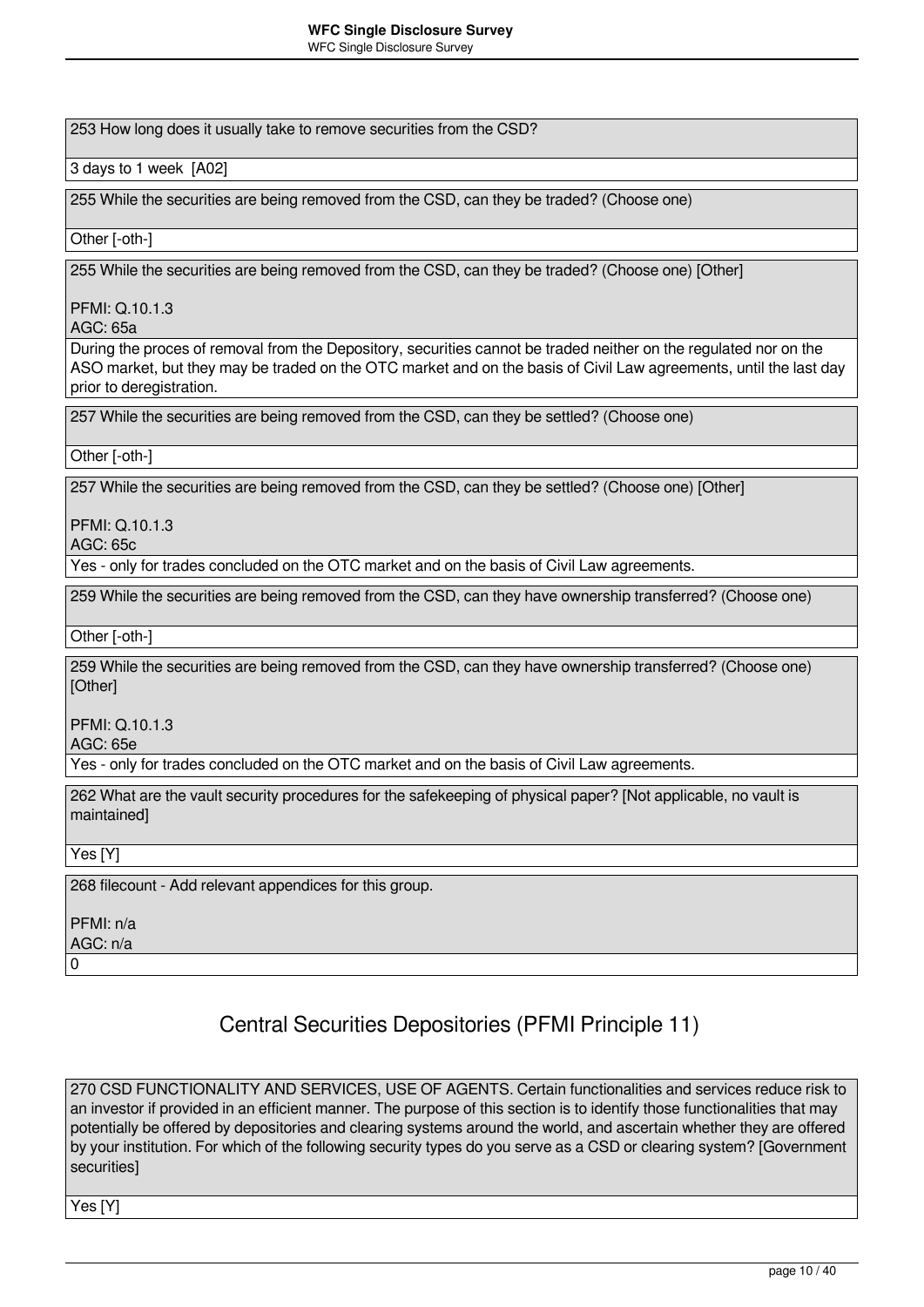270 CSD FUNCTIONALITY AND SERVICES, USE OF AGENTS. Certain functionalities and services reduce risk to an investor if provided in an efficient manner. The purpose of this section is to identify those functionalities that may potentially be offered by depositories and clearing systems around the world, and ascertain whether they are offered by your institution. For which of the following security types do you serve as a CSD or clearing system? [Equities]

#### Yes [Y]

270 CSD FUNCTIONALITY AND SERVICES, USE OF AGENTS. Certain functionalities and services reduce risk to an investor if provided in an efficient manner. The purpose of this section is to identify those functionalities that may potentially be offered by depositories and clearing systems around the world, and ascertain whether they are offered by your institution. For which of the following security types do you serve as a CSD or clearing system? [Corporate bonds]

#### Yes [Y]

270 CSD FUNCTIONALITY AND SERVICES, USE OF AGENTS. Certain functionalities and services reduce risk to an investor if provided in an efficient manner. The purpose of this section is to identify those functionalities that may potentially be offered by depositories and clearing systems around the world, and ascertain whether they are offered by your institution. For which of the following security types do you serve as a CSD or clearing system? [Corporate money market]

Yes [Y]

270 CSD FUNCTIONALITY AND SERVICES, USE OF AGENTS. Certain functionalities and services reduce risk to an investor if provided in an efficient manner. The purpose of this section is to identify those functionalities that may potentially be offered by depositories and clearing systems around the world, and ascertain whether they are offered by your institution. For which of the following security types do you serve as a CSD or clearing system? [Other]

PFMI: n/a

AGC: 26

see p. 271

271 Please name the other security types:

PFMI: n/a

AGC: 26a.

Debt financial instruments: mortgage bonds, municipal bonds, convertible bonds, central bank bonds, financial institution bonds, non-public bonds, bonds with priorities rights, structured certificates. Equity financial instruments: preferred shares, investment certificates, exchange-traded funds (ETFs). Other securities: allotment certificates, subscription rights, option warrants, subscription warrants. Other financial instruments - options, futures contracts, index participation units.

272 Is the use of the CSD in your market compulsory by law or compulsory by market practice for the settlement or safekeeping of all instrument types in your market (e.g. equities, government securities, corporate bonds, money market instruments, warrants, derivatives etc). [Yes by law for settlement of all instrument types]

### Yes [Y]

272 Is the use of the CSD in your market compulsory by law or compulsory by market practice for the settlement or safekeeping of all instrument types in your market (e.g. equities, government securities, corporate bonds, money market instruments, warrants, derivatives etc). [Yes by law for safekeeping of all instrument types]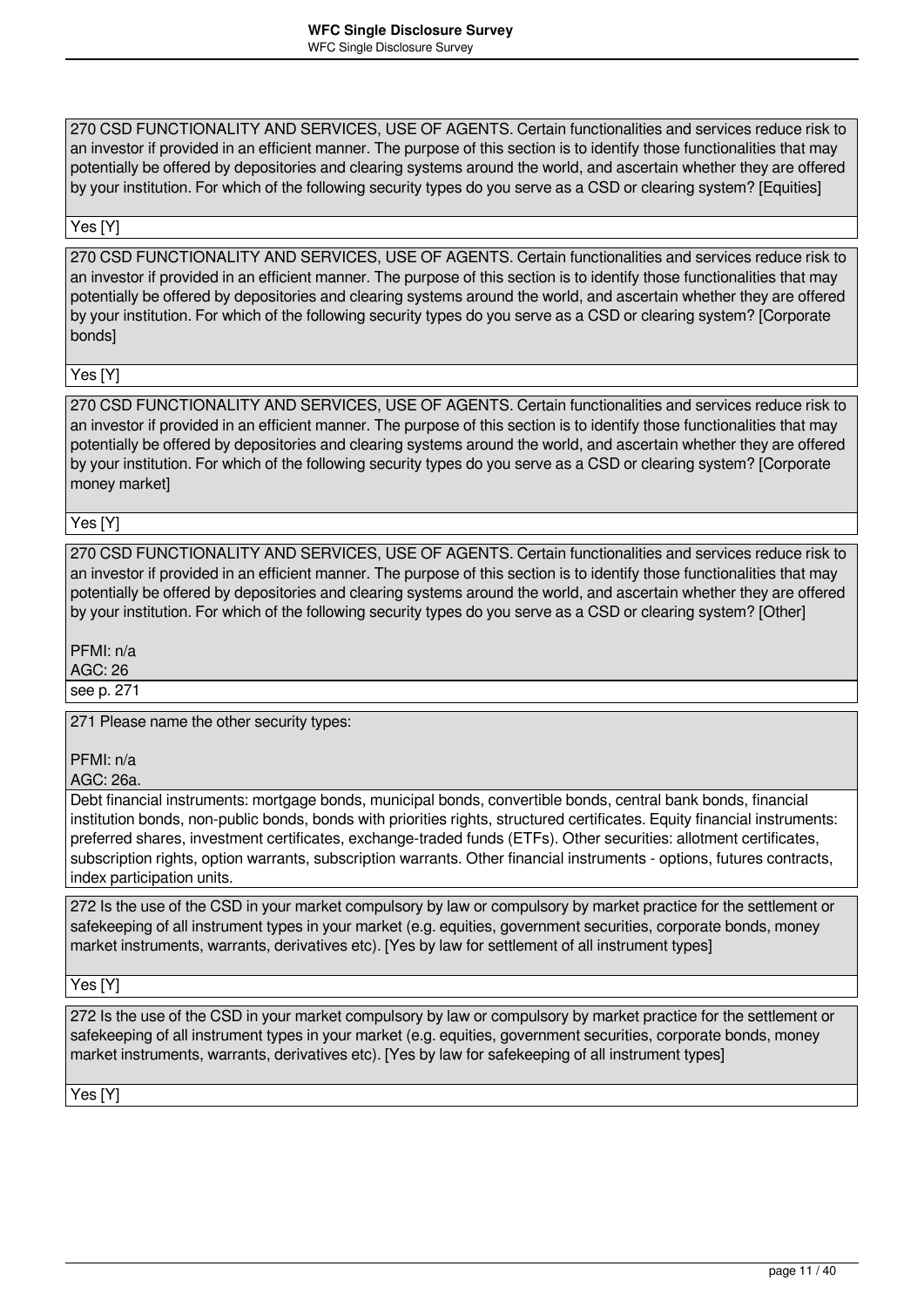273 Please list the instrument types for which it is not compulsory by law to: (i)settle in your CSD

The use of the depository in the Polish market is compulsory for settlement of transactions concluded on regulated and alternative markets. The instrument types for which it is not compulsory by law to settle: Treasury bonds (for trades outside the regulated market), Treasury bills. T-Bills are settled in the Securities Register (operated by the National Bank of Poland).

274 (ii) safekeep in your CSD:

PFMI: n/a AGC: 27a. (ii)

T-Bills are safekept in the Securities Register operated by the National Bank of Poland.

275 Please list the instrument types for which it is not compulsory by market practice to: (i)settle in your CSD

PFMI: n/a

AGC: 27b. (i)

Treasury bills; T-Bills are by law settled with the Securities Register (operated by the National Bank of Poland).

276 (ii) safekeep in your CSD:

PFMI: n/a

AGC: 27b. (ii)

T-Bills are by law safekept in the Securities Register operated by the National Bank of Poland.

277 Settlement and Safekeeping Percentages 28a Please list by instrument type the percentage of the total market in your jurisdiction (either volume or value) settled within your institution, exclusive of your links with third parties.

PFMI: n/a

AGC: 28 28a

100 % - for securities traded on the regulated market and the alternative trading system.

278 Please list by instrument type the percentage of the total market in your jurisdiction (either volume or value) held in safekeeping within your institution.

PFMI: n/a

AGC: 28b.

100 % - for securities traded on the regulated market and the alternative trading system.

280 In the event a participant's single or main account is blocked for any reason (e.g., insolvency, penalties, violations, liens), would securities held in any account or accounts on behalf of the participant's clients be accessible: By the participant's clients?

Yes [A01]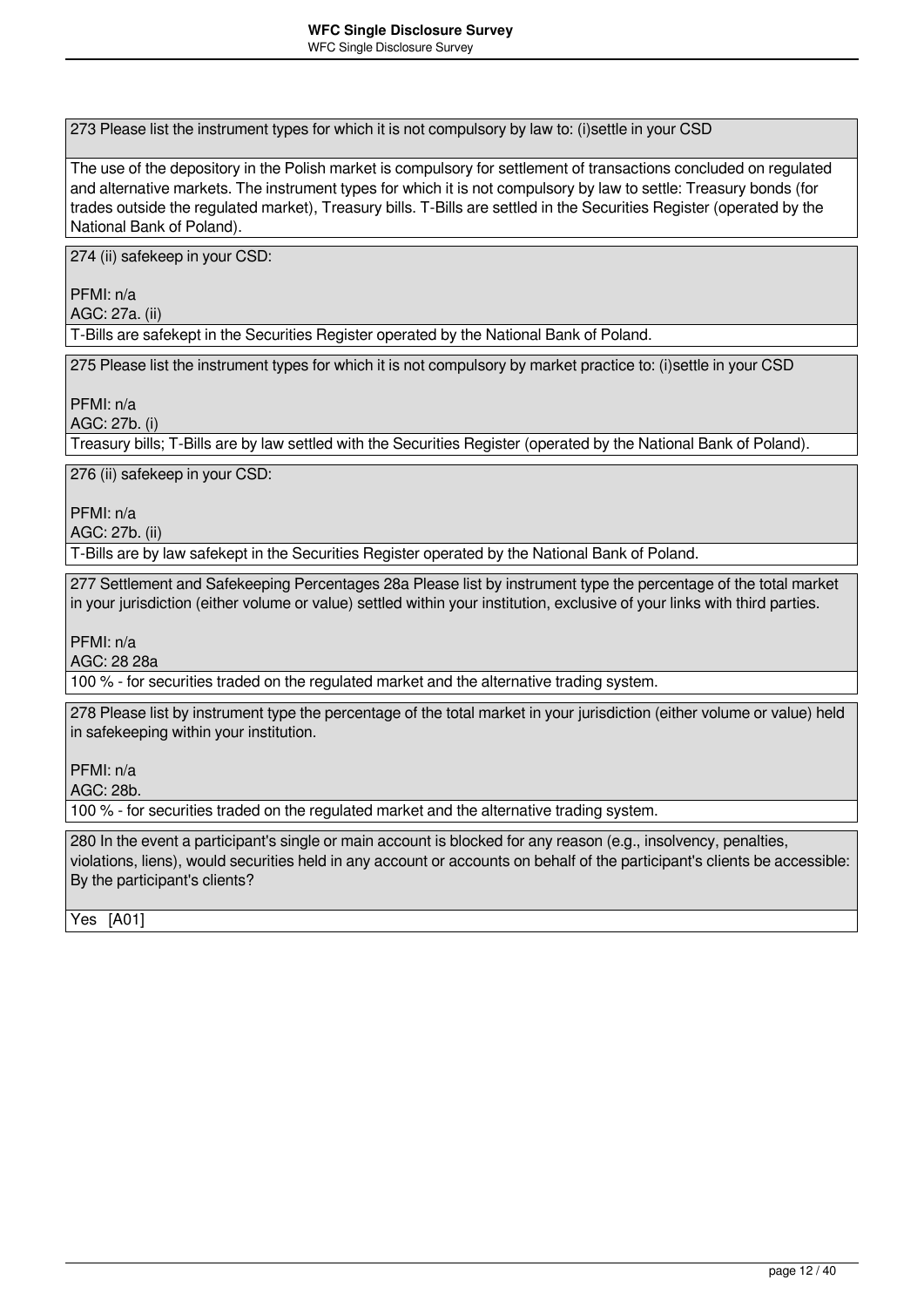281 If yes, please describe briefly how clients of participants would access their securities and whether there would be any delay in their ability to do so:

Any securities charges (i.e.: liens) made on accounts managed by KDPW may only affect those accounts where the participant's own securities are registered. As a result of this a charge cannot limit access by a client of that participant to securities registered on the securities account managed by that participant. In the same way, the insolvency of a participant does not in itself lead to restriction of access by a client, since the client's securities do not make up the property of the participant, nor do they form that participant's assets. Only where the participation status of a given participant is suspended can their clients have difficulties in accessing securities they own which are registered on the client's securities accounts managed by that participant, since during the suspension period, all accounts managed for that participant in KDPW are suspended as well (this is the fundamental nature of participation). In such case (suspension of participant) the Polish Financial Supervision Authority may take a decision to transfer securities from accounts managed by this participant to another participant (who gave its consent to this action), where they are immediately accessible to the clients. The same situation may arise in the event of cancellation of participation. Moreover, the same temporary difficulties can be assumed for clients of an indirect participant in case of suspension or cancellation of participation for a direct participant conducting activity for the latter. Even in this situation a client may open an account with another participant and transfer his securities to that account, which gives him an access to these securities.

282 By the intervening authorities controlling insolvency or other proceedings?

No [A02]

284 By the participant's creditors?

No [A02]

286 By the CSD's creditors?

No [A02]

288 What is your document and record retention policy for documents and records described above in this section?

5 years [A04]

289 Does the law protect participant assets from claims and liabilities of the CSD?

Yes [A01]

290 Can the CSD assess a lien on participant accounts? (A lien would entitle the CSD to take and hold or sell the securities of the participant in payment of a debt.)

Yes [A01]

291 If yes, for what reasons are liens or similar claims imposed? [Other]

PFMI: Q.11.1.1 AGC: 55a see 292

292 Please describe:

PFMI: Q.11.1.1

AGC: 55b

The securities on the participant's proprietary account, which are marked as available for collateral purposes, may be used to further collateralize an automatic securities loan taken out by the participant if that participant (acting as borrower) fails to provide sufficient collateral for the loan in the first place.

293 Please indicate the limits of this lien as indicated below:

The lien is limited to securities in the participant's proprietary account [A01]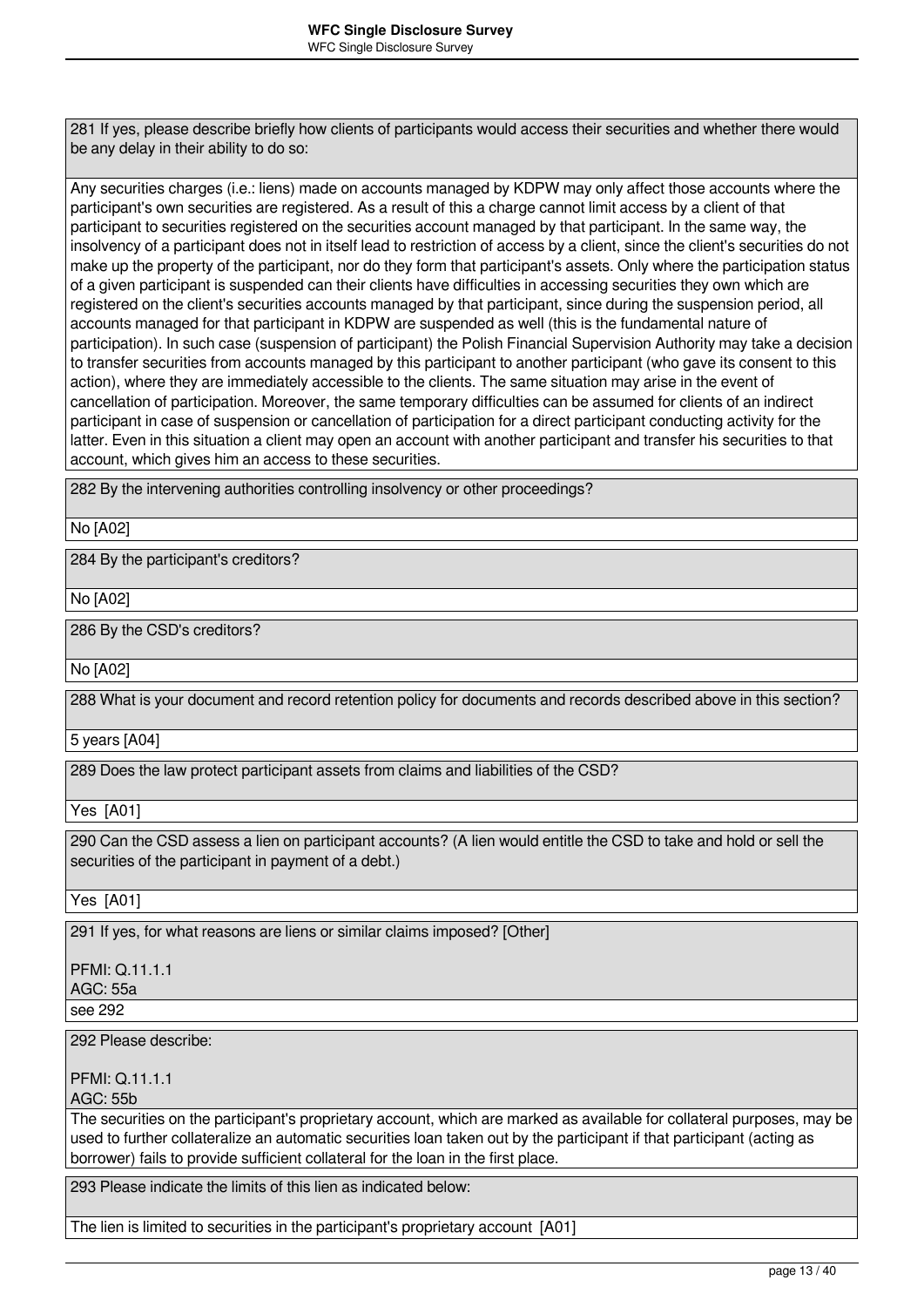302 Transfer of Legal Ownership. Does the CSD have legal authority to transfer title to securities?

### Yes [A01]

303 When does title or entitlement to CSD securities pass between participants?

### Other [-oth-]

303 When does title or entitlement to CSD securities pass between participants? [Other]

PFMI: Q.11.1.1 AGC: 56a

See p. 304.

304 Please describe:

PFMI: Q.11.1.1

AGC: 56b

The title to depository securities passes in the moment of booking these securities on securities accounts (i.e. endinvestor accounts) kept by KDPW participants. Entries in these accounts arising from transactions shall be made on the basis of documents proving settlement of these transactions in KDPW.

308 In what form does the CSD maintain records identifying the assets of each participant? [Computer file]

Yes [Y]

309 In which format is the source data maintained?

PFMI: Q.11.1.2

AGC: 45b

Internal IBM System i format.

314 If the securities held with the CSD are recorded by book-entry at the registrar, what are the control features at the registrar for transfer of registrar positions to and from the CSD (e.g., authentication procedures, reconciliation, confirmation of position at registrar)? Please describe:

PFMI: Q.11.1.6

AGC: 52i

Not applicable.

317 How are CSD eligible securities held by the CSD? [In dematerialized form ]

Yes [Y]

319 If CSD eligible securities are certificated, can CSD eligible securities be held outside of the CSD?

Not applicable [A05]

327 If securities are dematerialized: May dematerialized security positions be re-certificated and held outside the CSD?

Yes [A01]

328 Are the securities held: [Through book-entry at the CSD ]

Yes [Y]

337 Does the CSD accept liability (independent of any insurance coverage) for the following: Reconciliation errors with the registrar and/or the issuer that result in direct damages or losses to participants?

Yes [A03]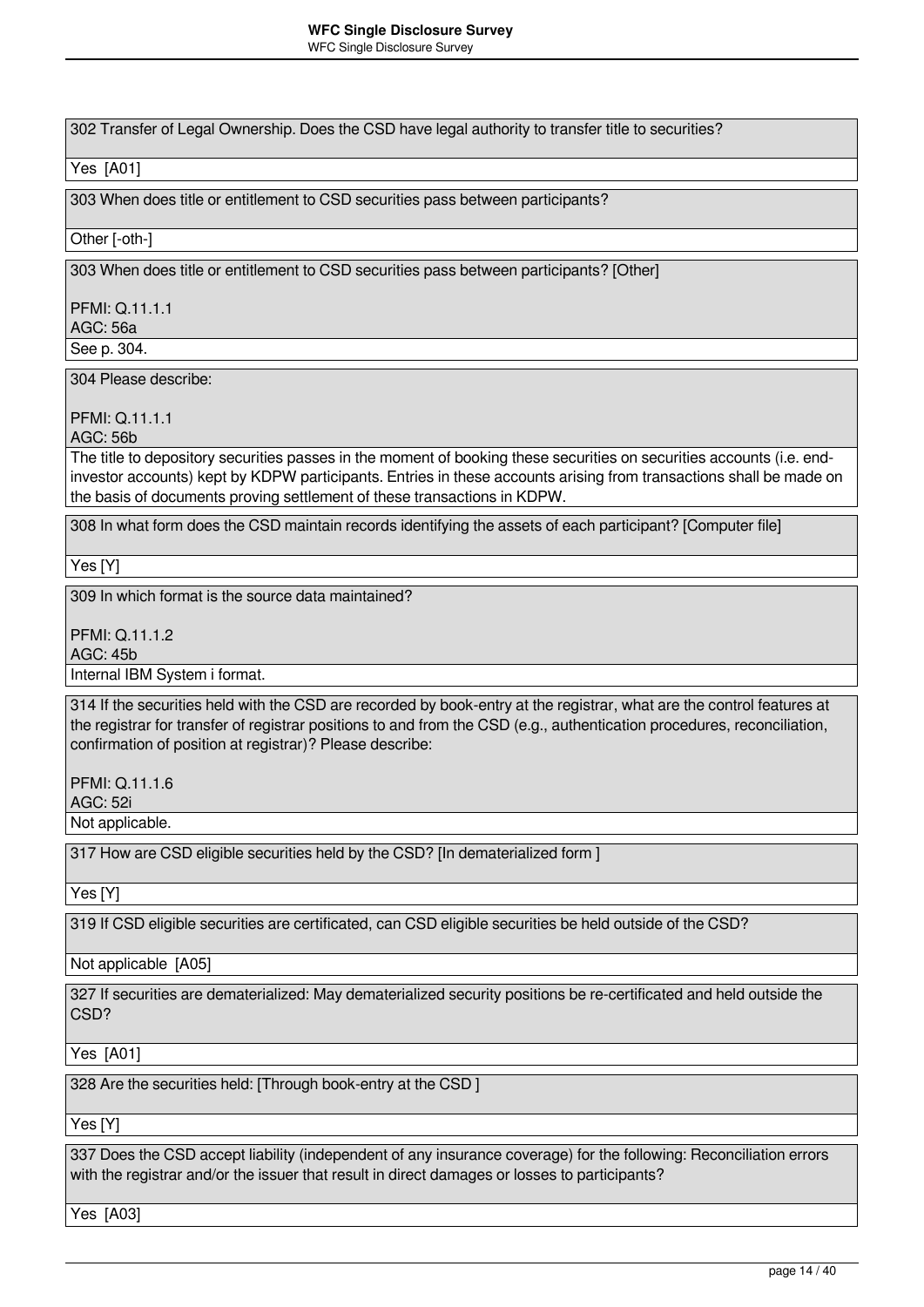338 If yes, please check all of the following that apply: [The CSD assumes liability for direct losses]

Yes [Y]

339 Theft of securities (either physical certificate or electronically from accounts at the CSD) from the CSD that results in direct damages or losses to participants?

Yes [A02]

340 If yes, please check all of the following that apply: [ The CSD assumes liability for direct losses ]

Yes [Y]

341 Failure of the CSD's systems that result in direct damages or losses to participants because they cannot use either securities or funds?

Yes [A02]

342 If yes, please check all of the following that apply: [ The CSD assumes liability for direct losses ]

Yes [Y]

346 Is the CSD immune from legal action in its own jurisdiction?

Other [-oth-]

346 Is the CSD immune from legal action in its own jurisdiction? [Other]

PFMI: Q.11.4.2

AGC: 68

According to Art. 6 p. 4 of the Bankrutcy and Restitution Law a legal entity which has been established on the basis of provisions of an Act of Parliament cannot be declared bankrupt. KDPW is such a legal entity.

348 Does the CSD have Fidelity insurance (that is, insurance to cover loss of securities or money resulting, for example, from acts such as forgery, theft, fraud and/or employee dishonesty)?

Yes [A01]

349 What is the amount of the coverage?

PFMI: Q.11.4.3

AGC: 92a.

100 mln PLN (26 mln USD – USD/PLN 3,86 at the end of September 2016)

350 What is the amount of the deductible?

PFMI: Q.11.4.3

AGC: 92b.

100 000 PLN (26 000 USD – USD/PLN 3,86 at the end of September 2016)

351 Does the CSD have insurance for Operational Errors?

Yes [A01]

352 What is the amount of the coverage?

PFMI: Q.11.4.3

AGC: 93a.

100 mln PLN (26 mln USD – USD/PLN 3,86 at the end of September 2016)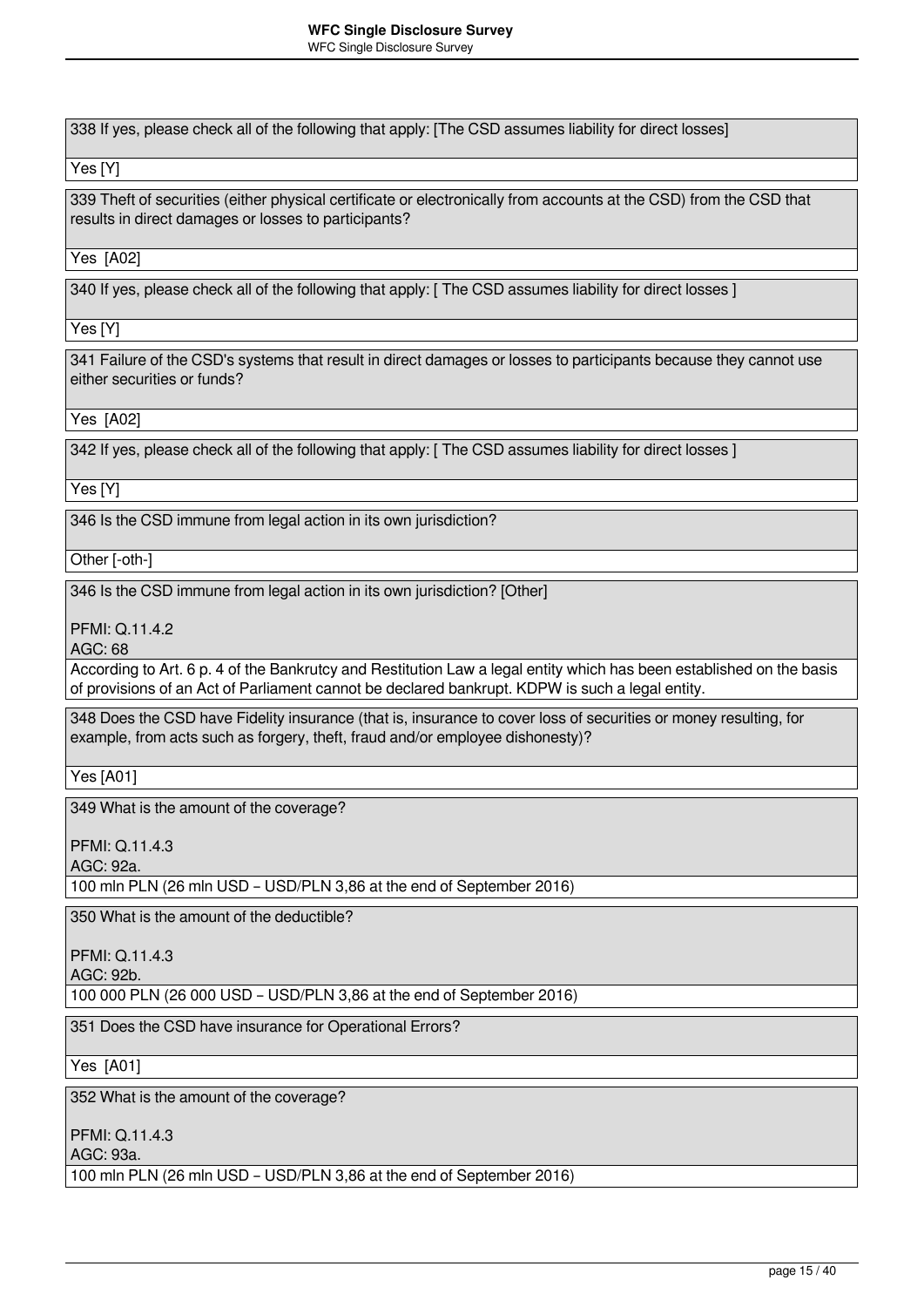353 What is the amount of the deductible?

250 000 - 300 000 PLN (65 000 - 78 000 USD – USD/PLN 3,86 at the end of September 2016)

354 Does the CSD have Errors and Omissions insurance?

Yes [A01]

355 What is the amount of the coverage?

PFMI: Q.11.4.3

AGC: 94a.

100 mln PLN (26 mln USD – USD/PLN 3,86 at the end of September 2016)

356 What is the amount of the deductible?

PFMI: Q.11.4.3

AGC: 94b.

250 000 - 300 000 PLN (65 000 - 78 000 USD – USD/PLN 3,86 at the end of September 2016)

357 Does the CSD have insurance for the Premises?

Other [-oth-]

357 Does the CSD have insurance for the Premises? [Other]

PFMI: Q.11.4.3

AGC: 95

KDPW has insurance for the disaster recovery site. The owner of the main premises building (Stock Exchange Centre SA) holds the insurance for the building. KDPW has a 21% stake in the Stock Exchange Centre SA.

360 Does the CSD have any other insurance?

Yes [A01]

361 If so, what is it for?

PFMI: Q.11.4.3

AGC: 96a.

There is insurance for fire and other events, such as break-ins and theft, robbery and destruction, for all risks relating to fittings and portable equipment (laptop computers, portable telephones), property insurance in transit in Polish territory, civil liability as a result of managing offices.

362 What is the amount of the coverage?

PFMI: Q.11.4.3

AGC: 96b.

Full property insurance - reproduction value.

364 Who is the insurance carrier? If more than one insurance carrier, please list each carrier here and provide your responses to questions 97a and 97b in corresponding order.

PFMI: Q.11.4.3 AGC: 97

AIG Europe Limited - operational risk insurance, PZU S.A - other insurance agreements

366 What is the term of the policy?

PFMI: Q.11.4.3 AGC: 97b. 1 year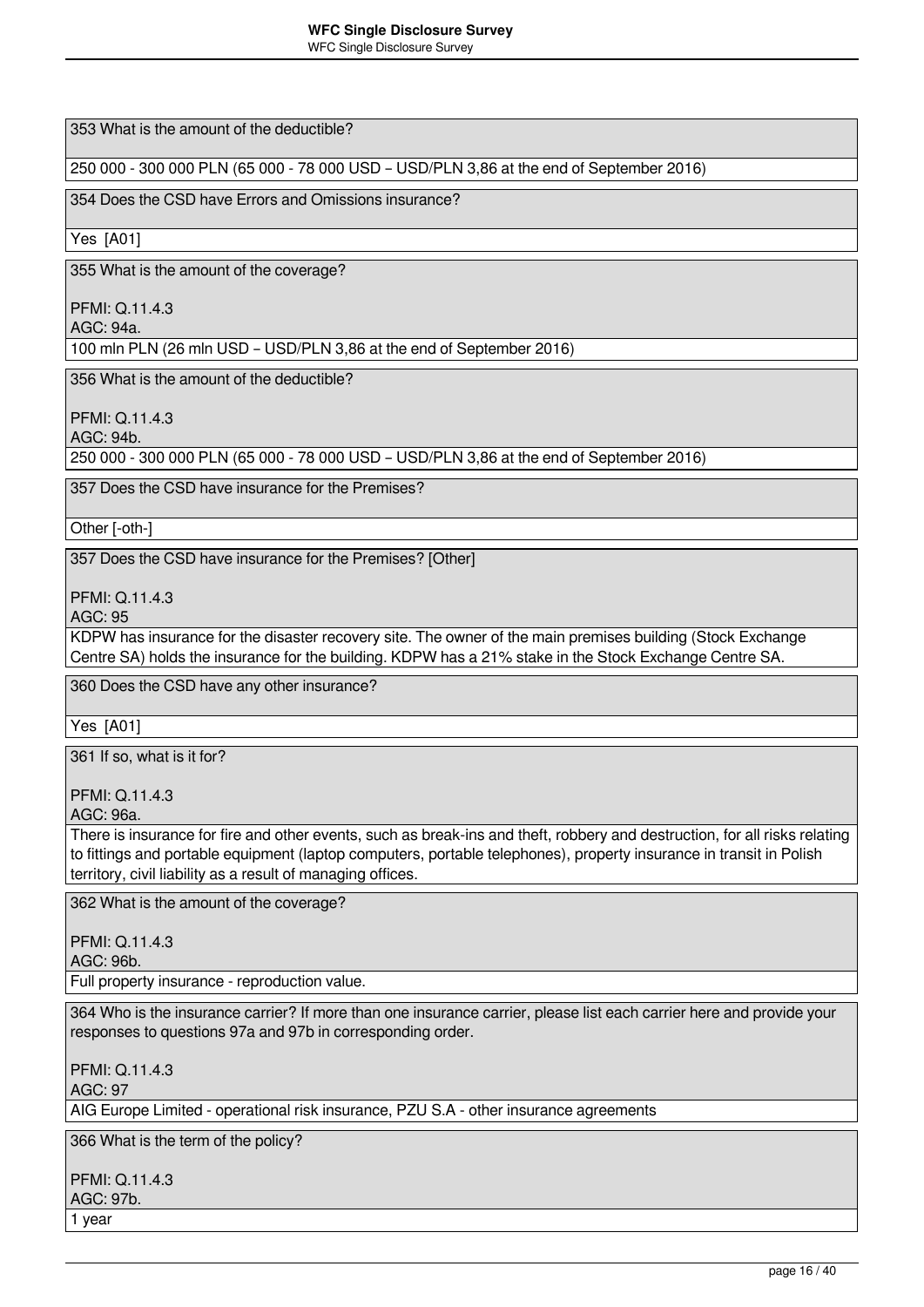367 Who does the insurance cover? [CSD]

### Yes [Y]

367 Who does the insurance cover? [Other]

PFMI: Q.11.4.3 AGC: 97c, 97d KDPW\_CCP (KDPW's subsidiary)

369 filecount - Upload document here:

PFMI: Q.11.4.3 AGC: 98a.

0

374 Please explain (then please answer 67f):

PFMI: Q.11.4.3

AGC: 67e.

KDPW holds an insurance agreement to cover specific fraud relating to KDPW-owned financial instruments, financial instruments registered on KDPW accounts and KDPW managed accounts, or where KDPW holds powers of attorney. The policy further covers risks involving malfunctions of IT systems, computer crime and professional liability of financial institutions (interest or damages for failure to perform its functions, or for negligent performance).

375 Please provide details of the relevant sections of the contracts, rules or practices where this information is found

PFMI: Q.11.4.3

AGC: 67f.

not applicable

376 Acknowledgement of liability for losses caused by CSD's own actions.

Yes [A01]

377 Please explain (then please answer 67i):

PFMI: Q.11.4.3 AGC: 67h. see 374

378 Please provide details of the relevant sections of the contracts, rules or practices where this information is found.

PFMI: Q.11.4.3 AGC: 67i. not applicable

### 379 Other

PFMI: Q.11.4.3 AGC: 67j. Yes [Y]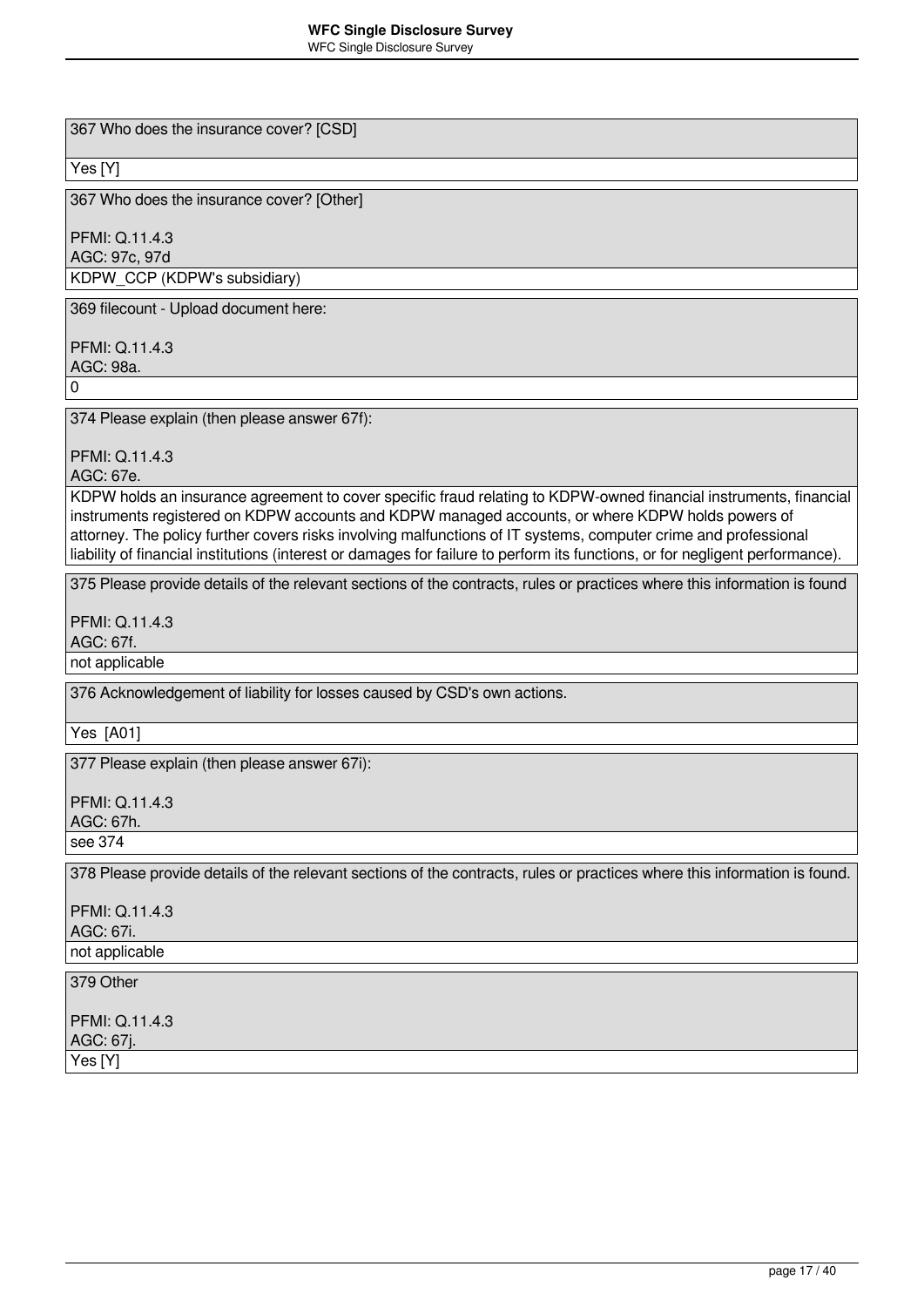380 Please explain (then please answer 67l:

KDPW has a dedicated Corporate Security Department, which prepares policy, methodologies, procedures and tools to manage any kind of operational and legal risks, inter alia, resulting in a loss of assets registered in the KDPW depository system. However, rights to securities arise as a result of entries on securities accounts, which are in effect carried out by the participants themselves. The aggregated amounts of assets kept on securities accounts with participants are equal to the balances on depository accounts in KDPW. The reconciliation process at the end of each day allows to identify any discrepancies between KDPW's depositary accounts and participants' aggregated accounts and take any action to resolve them. Moreover, operational risk management and monitoring systems have strict procedures to deal with any kind of incidents that can occur in the KDPW processes and address ways how to cope with them. In case of direct material loss of a participant due to KDPW's own fault, the insurance policy might be activated to cover the loss. In addition, the assets of investors kept on securities accounts with participants are safeguarded using a compensation scheme, which is administered by KDPW and used to pay compensation to clients in the event of the bankruptcy of a participant or fraudulent dealings by participants.

381 Please provide details of the relevant sections of the contracts, rules or practices where this information is found.

PFMI: Q.11.4.3

AGC: 67l.

Compensation Scheme Regulation, art. 132-146 of the Trading in Financial Instruments Act, Rules of Operation of the Compensation Scheme.

383 Are participants permitted to maintain more than one account at the CSD?

Yes [A01]

388 If yes, is segregation required or simply permitted?

Required [A01]

389 How does segregation occur? [By separately designated participant accounts. ]

Yes [Y]

390 Does the CSD permit its participants to open accounts in the participant's own nominee name(s)?

Other [-oth-]

390 Does the CSD permit its participants to open accounts in the participant's own nominee name(s)? [Other]

PFMI: Q.11.5.2

AGC: 43, 43b

The Polish Securities Law allows for opening omnibus accounts, operated by KDPW participants or by KDPW, for their foreign clients. They are opened in the name of the partcipant's clients, not in the participant's own nominee name.

392 Does the CSD maintain records that identify the assets of each participant and segregate the system's own assets from the assets of participants?

PFMI: Q.11.5.2 AGC: 53

Yes [Y]

393 Does the CSD provide services other than central safekeeping and administration of securities and settlement? If so, what services?

PFMI: Q.11.6.1

AGC: n/a

Yes - see 394.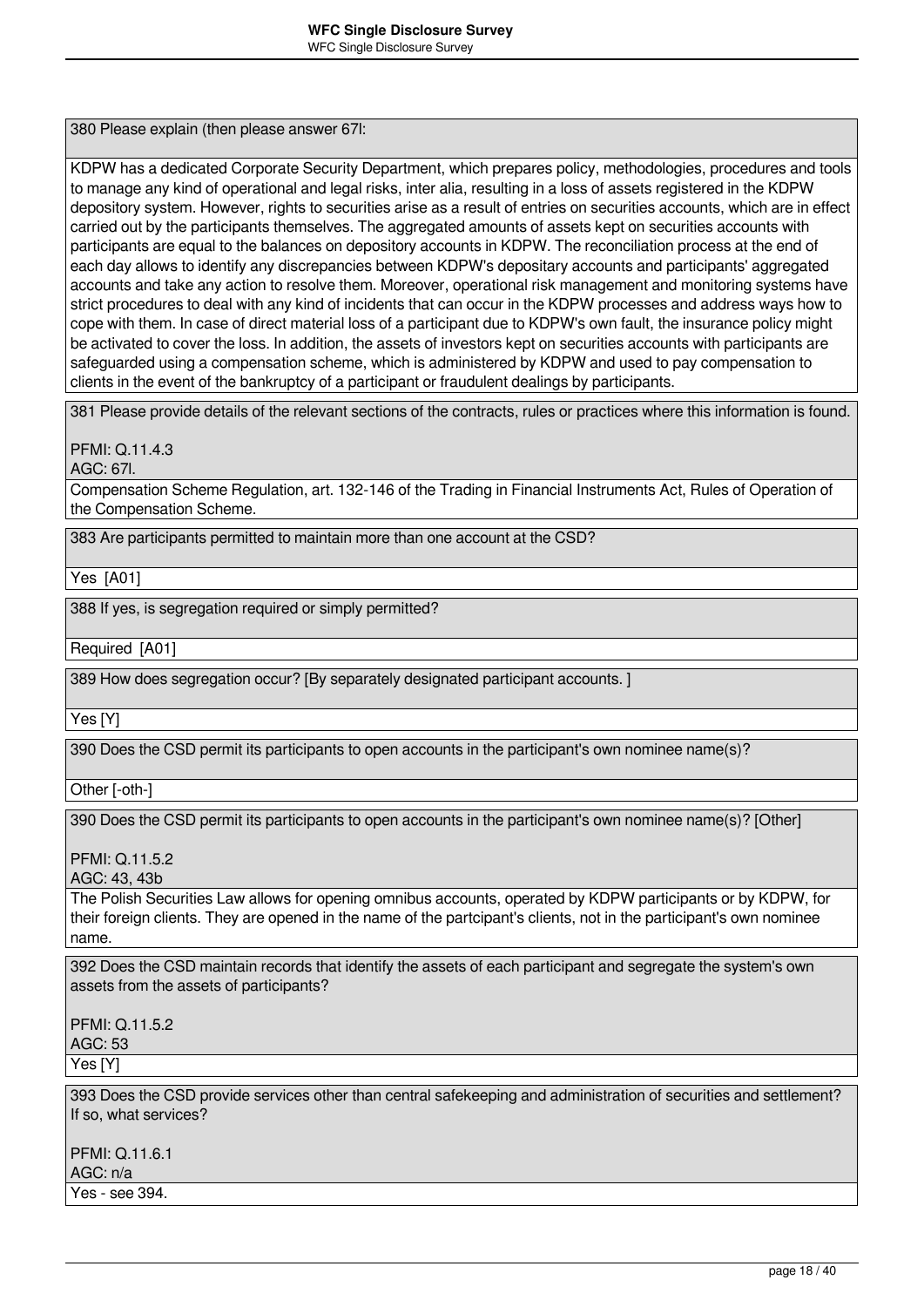394 Please indicate services you provide. [Own list or: AGC: Information in advance on corporate (annual or special) meetings in order that owners can vote. ]

### Yes [Y]

394 Please indicate services you provide. [ Tax assistance where foreign holders may be entitled to tax relief at source or through a claim. I

### Yes [Y]

394 Please indicate services you provide. [ In order to avoid fails, an automatic securities lending facility - if requested - is provided for. ]

### Yes [Y]

394 Please indicate services you provide. [ Collateral handling in support of activities including securities lending, overdraft coverage, cash management,repurchase agreements, etc. ]

### Yes [Y]

394 Please indicate services you provide. [ Same day turnaround settlements. ]

Yes [Y]

394 Please indicate services you provide. [ Information on distribution of new issues (IPO, Privatization). ]

Yes [Y]

394 Please indicate services you provide. [Other]

PFMI: Q.11.6.1

AGC: 35

Other services: Statutory services: (1) settlement of transactions conducted on the regulated and non-regulated markets; (2) automated pre-matching service for OTC settlement instructions; (3) hold-release mechanism which allows management of instructions sent for settlement; (4) Corporate Action processing: organising and co-ordinating the performance of issuers' obligations for securities owners, supporting information on both optional and mandatory events, providing an auto-compensation service for losing cash benefits from securities for non-defaulting party with a cum dividend entitlement benefit, acting as an intermediary in processing GMs (providing a list of shareholders authorised to attend the GM with an interface (web application) for issuer to pass on information related to the GMs); Commercial services: (5) voluntary partial settlement functionality: allows to optimise the volume of settled transactions outside of the organised markets, part of each DVP batch settlement, (6) negotiated securities lending & borrowing service organized in cooperation with KDPW\_CCP: voluntary service, intermediation in SLB agreements conclusion, fixed- or open-term securities loans available, settlement of loan for both opening and closing (return/recall) phase on a DvP basis with CCP guarantees for the closing phase, initial cash collateral transfer to the lender, daily mark-to-market of the initial cash collateral, managing loan throughout the loan's lifecycle, including returns, recalls, remuneration for the lent securities as well as provided cash collateral, market claims compensation in case of CAs on lent securities, (7) tri-party repo agent service: voluntary service, selecting and providing securities for collateral, daily marking to market, notifying the present value of the repo agreement and providing the compensation service due to the cash entitlements occurred for securities transferred as collateral. (8) trade repository service for reporting derivatives trades under the provisions of EMIR, (9) numbering agency service (ISIN, CFI, FISIN and LEI), (10) asset management; Complementary services: (11) organising and managing the Pension Guarantee Fund, (12) processing of transfer payments between open-ended pension funds, (13) managing the mandatory Investor Compensation Scheme in order to pool resources for the payment of compensation to investors who have lost their assets (cash and financial instruments) following the insolvency of their securities account provider.

395 Automatic securities lending facility is provided for: [Brokers]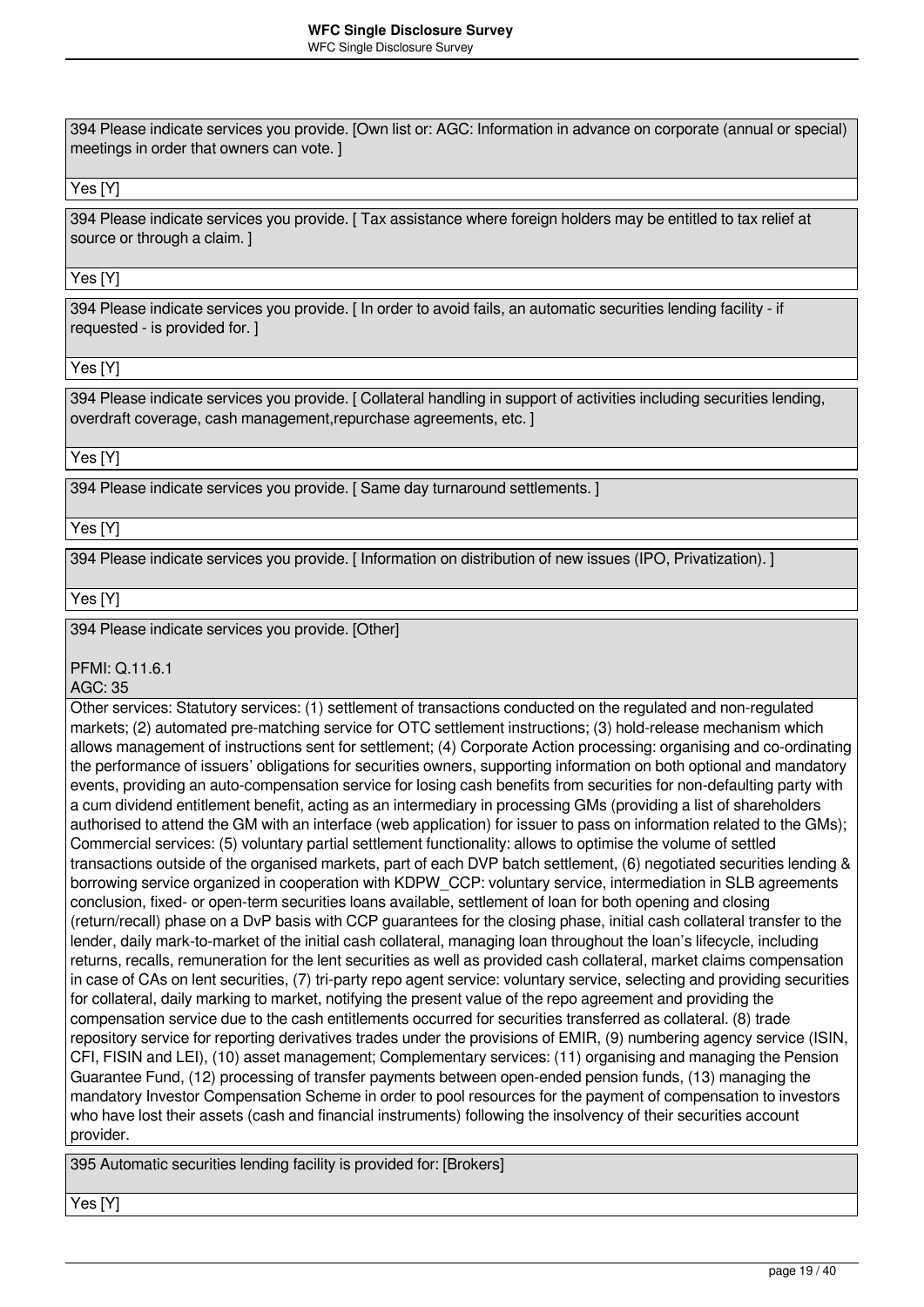395 Automatic securities lending facility is provided for: [Banks]

### Yes [Y]

395 Automatic securities lending facility is provided for: [Other]

PFMI: Q.11.6.1

AGC: 35a

The service is provided for banks and brokers who are direct participants of KDPW, acting on their own account or on the account of another person, however, the securities borrower may only be a direct participant with the status of clearing member in the transaction clearing system operated by KDPW\_CCP or with the status of a representative (settlement agent) for KDPW\_CCP clearing members.

396 If collateral handling, please provide details

### PFMI: Q.11.6.1

AGC: 35c

KDPW holds collateral for:

- automatic securities loans (cash, Treasury bonds traded on the regulated market in Poland, shares participating in the WIG20 index) in co-ordination with KDPW\_CCP.

- tri-party repo transactions (Treasury bonds traded on the regulated market in Poland and cash – last to be allowed only for marking to market the value of the repo transaction),

- KDPW\_CCP holds on depository accounts in KDPW the collateral for initial margins and clearing funds of its participants resulting from trades executed on regulated and alternative markets,

- a negotiated securities lending & borrowing service for which initial margin and guarantee fund are kept for KDPW\_CCP,

- participants keep collateral to pledge intra-day technical credit granted by the National Central Bank,

- securities are also blocked on depository accounts under pledge: (1) for the collateralisation of refundable financial aid granted by the Bank Guarantee Fund, (2) for the collateralisation of refinancing Lombard credit granted by the National Bank of Poland; (3) in favour of the Council of Europe Development Bank, European Investment Bank.

398 What procedures are in place for the processing of corporate action entitlements? [Credited to the securities account upon actual receipt by the CSD.]

Yes [Y]

401 What procedures are in place for the processing of interest and dividends? [Credited to the cash account upon actual receipt by the CSD.]

Yes [Y]

405 filecount - Add relevant appendices for this group.

PFMI: n/a

AGC: n/a

 $\Omega$ 

### Exchange-of-value settlement systems (PFMI Principle 12)

408 Does the CSD guaranty settlement?

Other [-oth-]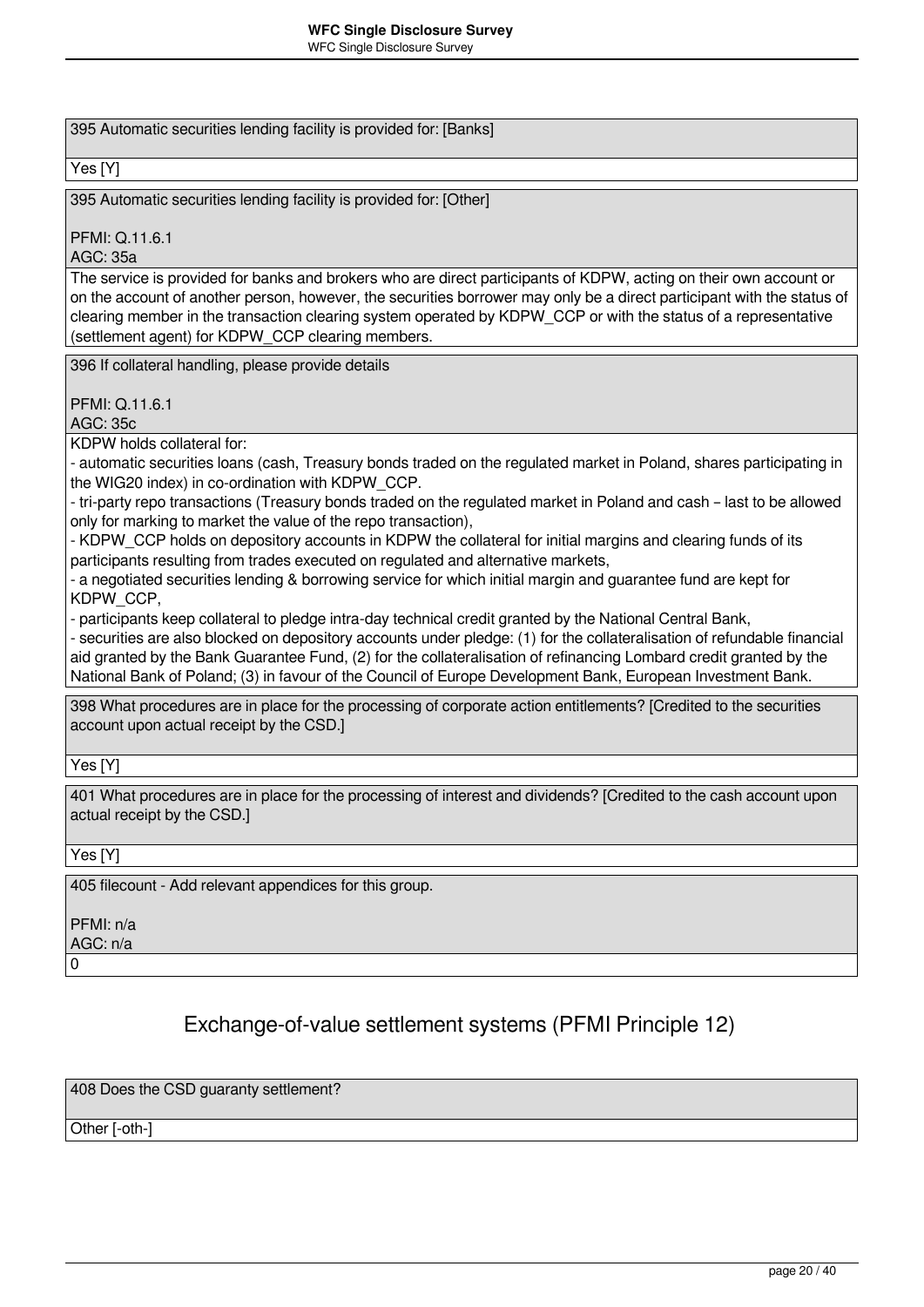408 Does the CSD guaranty settlement? [Other]

There is no settlement guarantee provided by the CSD. Clearing guarantee is accomplished by KDPW\_CCP (wholly owned by KDPW, EMIR compliant), which clears transactions executed in cash and derivatives, on- and offexchange markets.

411 The Committee on Payment and Settlement Systems of the Bank for International Settlements (BIS) has identified three common structural approaches or models for linking delivery and payment in a securities settlement system. Please indicate which model your procedures most closely resemble. [Model1]

Yes [Y]

411 The Committee on Payment and Settlement Systems of the Bank for International Settlements (BIS) has identified three common structural approaches or models for linking delivery and payment in a securities settlement system. Please indicate which model your procedures most closely resemble. [Model2]

Yes [Y]

411 The Committee on Payment and Settlement Systems of the Bank for International Settlements (BIS) has identified three common structural approaches or models for linking delivery and payment in a securities settlement system. Please indicate which model your procedures most closely resemble. [Model3]

Yes [Y]

412 Please briefly describe your settlement process, including how do your settlement procedures vary from the model chosen above?

PFMI: Q.12.1.3

AGC: 48a

Model 1 (gross settlement of both securities and cash) is applicable to the settlement of transactions in RTGS. Model 2 (gross settlement of securities with net settlement of cash via central bank) is applicable to the settlement in the batch system. Model 3 (net settlement of both securities and cash) is applicable to the settlement in the batch system for all guaranteed market transactions. The securities netting process is performed following novation in KDPW, CCP. At the end of the day (T), settlement instructions are sent to KDPW for T+2 settlements. Securities netting is an optional service. There are two options of securities netting functionality, full netting or directional netting (for each clearing account the securities settlement method may be chosen separately). The full netting method means one net settlement instruction for each clearing position, in directional netting two net settlement instructions are generated, respectively, for the buy and the sell clearing positions.

415 Are the cash and security movements simultaneous?

Yes [A01]

417 filecount - Add relevant appendices for this group.

PFMI: n/a AGC: n/a

0

# Participant default rules and procedures (PFMI Principle 13)

421 During the past three years, has there been a situation where a participant defaulted which resulted in a significant loss?

No [A02]

423 Does the stock exchange have default protections that extend to the CSD, such as the following? [No]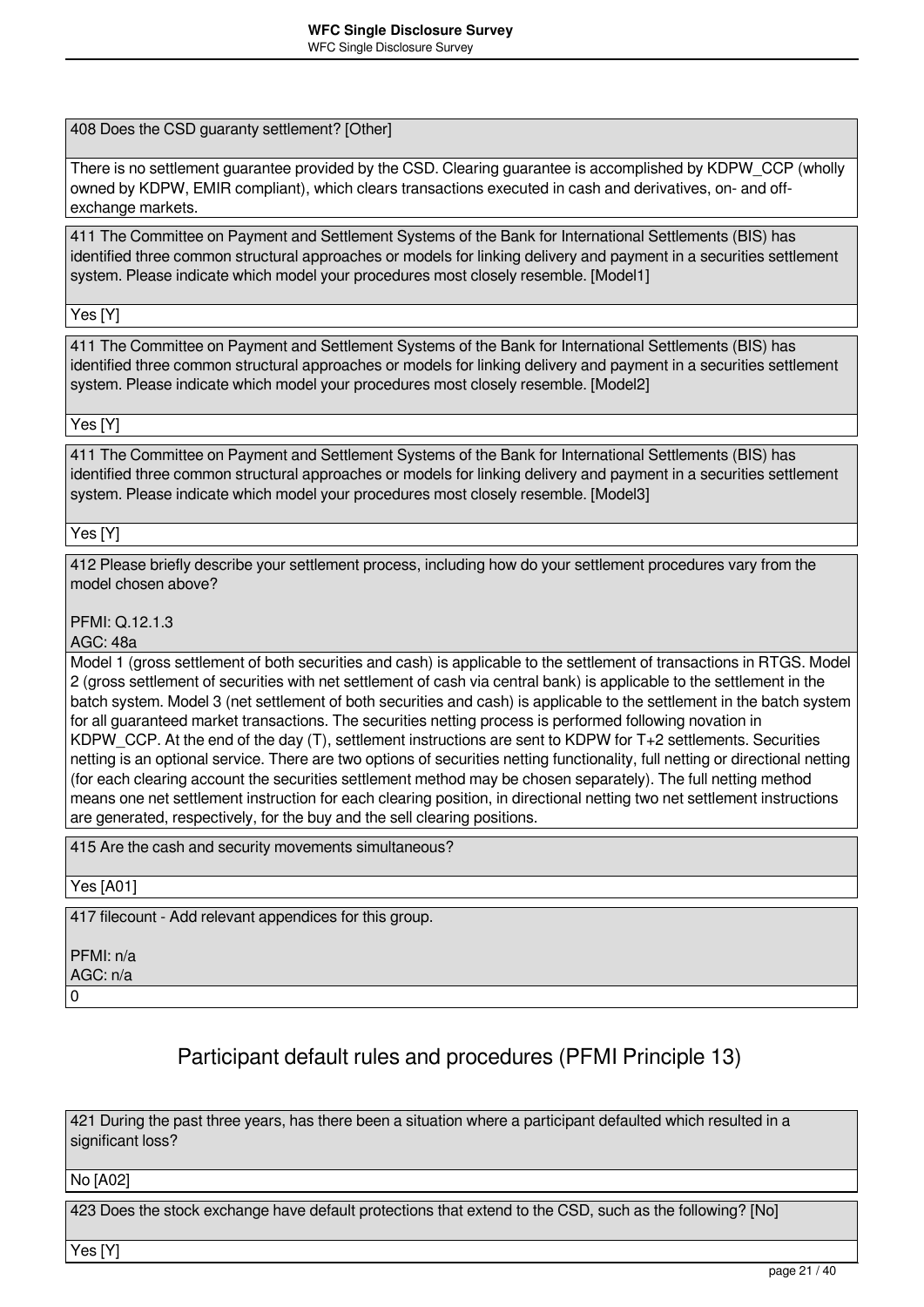423 Does the stock exchange have default protections that extend to the CSD, such as the following? [Other]

#### see 424

424 Please explain:

PFMI: Q.13.1.2

AGC: 80a

KDPW CCP maintains a guarantee system for stock exchange and the alternative trading platform transactions (excluding block trade transactions) and also for OTC derivatives market transactions.

427 Participant Default Protections Resulting from a Participant Failure. If a participant defaults, how is the loss covered? (Choose all that apply?) [Other]

PFMI: Q.13.1.4

AGC: 76, 76d

KDPW CCP, a subsidiary of KDPW, operates a guaranty system covering the losses of clearing members, represented by settlement agents in KDPW. KDPW\_CCP uses a range of mechanisms, which reduce the risk of counterparty default on a systemic basis. The sequence of activating the resources of the clearing guarantee system is as follows: 1) the defaulting clearing member's credits; 2) the defaulting clearing member's margins (initial margin, maintenance margin, additional margin); 3) default/guarantee fund – the defaulting clearing member's contribution; 4) KDPW CCP dedicated capital in the amount corresponding to at least 25% of the capital requirements; 5) basic contributions of KDPW\_CCP's non-defaulting members to the guarantee fund ; 6) KDPW\_CCP own capital up to the level of 100% of the required capital; 7) additional contributions of KDPW\_CCP's non-defaulting members to the guarantee fund capped at the level of the 50 original payments as per the latest calculation; 8) the remaining capital of KDPW\_CCP.

430 Please explain:

PFMI: Q.13.1.4

AGC: 76d

Loss-sharing is used in furter stages of the KDPW\_CCP's default waterfall procedures, when basic contributions to the settlement guarantee fund of KDPW CCP's non-defaulting members are used, and further, when additional contributions of KDPW\_CCP's non-defaulting members capped at the level of the 50 original payments as per the latest calculation are demanded.

438 filecount - Add relevant appendices for this group.

PFMI: n/a AGC: n/a  $\Omega$ 

# General business risk (PFMI Principle 15)

440 Is a financial audit performed by an Audit Firm, Regulatory Authority, or other external party?

PFMI: Q.17.2.3 AGC: 15 Yes [Y]

441 If yes, please state the name(s) of the entity(ies) who perform the financial audit.

PFMI: n/a

AGC: 15a.

Ernst & Young Audyt Polska Sp. z o. o.Tax audits are performed by the Fiscal Audit Office, ISM Modzelewski i wspolnicy sp. z o.o.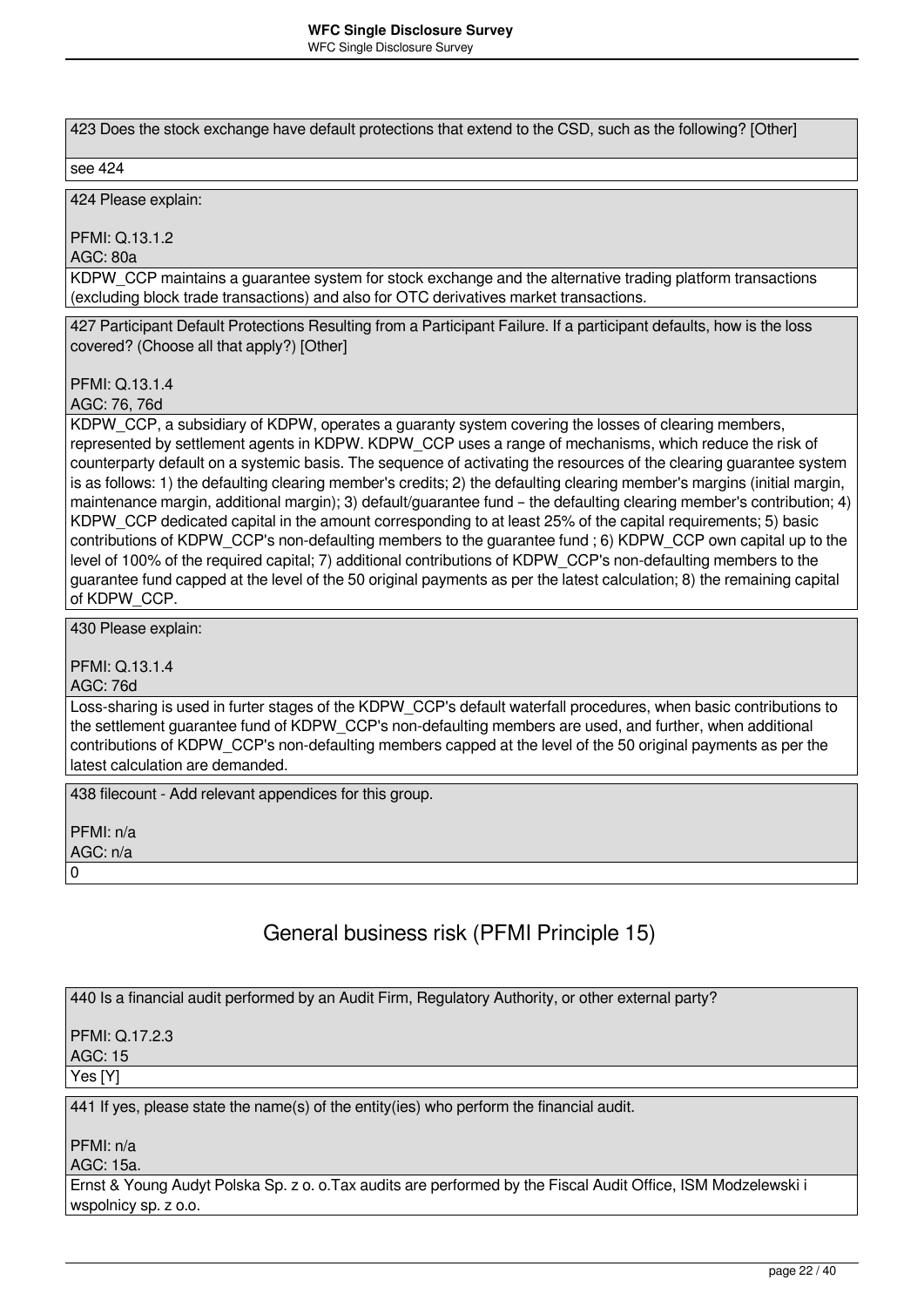442 Please list the date of your last financial audit performed by an Audit Firm, Regulatory Authority, or other external party: 23/02/2016 443 Please list the period that the audit covered: [Start date] 01/01/2015 443 Please list the period that the audit covered: [End date] PFMI: n/a AGC: 15c. 31/12/2015 444 How frequently does the financial audit occur? PFMI: n/a AGC: 15d. Annually [A02] 446 Please select the statement that most accurately characterizes the results of the last financial audit: PFMI: n/a AGC: 15g. No material exceptions found. [A01] 448 Has there been any material loss by the CSD during the past three years? No [A02] 450 Has the CSD been subject to any litigation involving a participant during the past three years? No [A02] 452 Has the CSD realized revenues sufficient to cover expenses during the past three years? Yes for all three years [A01] 453 Has any participant suffered any losses in the past three years due to the CSD's performance? No [A02] 468 Does the CSD maintain a reserve for operating losses? No [A02] 482 filecount - Add relevant appendices for this group. PFMI: n/a AGC: n/a  $\Omega$ 

Custody risk (PFMI Principle 16)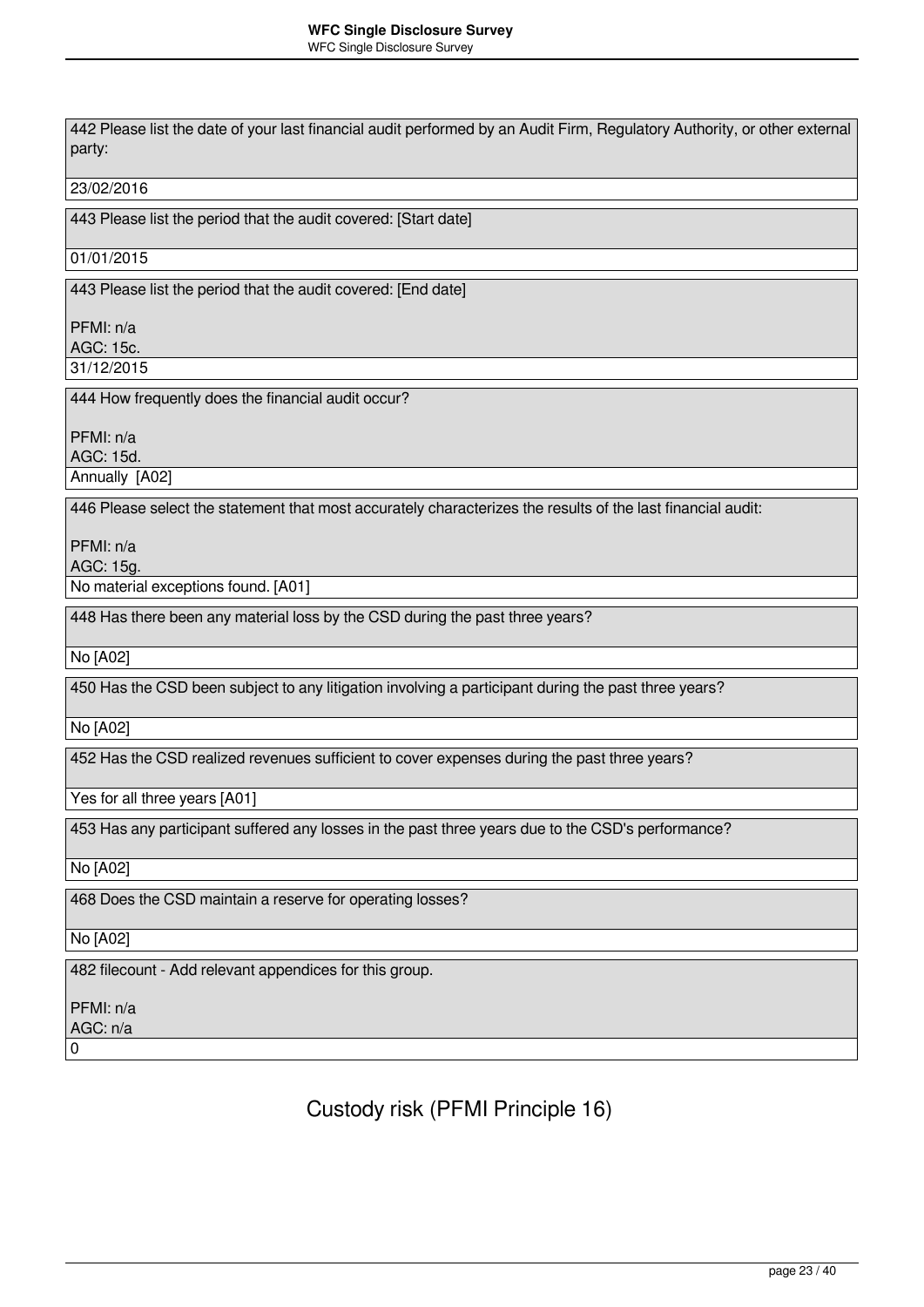496 Please describe briefly the arrangements / procedures / facilities you maintain to ensure that eligible securities held at the CSD are handled at least as efficiently as compared to securities held outside the CSD, particularly in relation to income, corporate actions and proxy services.

There are no securities held outside the CSD.

503 filecount - Add relevant appendices for this group.

PFMI: n/a AGC: n/a 0

Operational risk (PFMI Principle 17)

514 Internal Audit. Is an internal audit undertaken in your CSD?

PFMI: Q.17.2.3

AGC: 14

Yes [Y]

515 If yes, what areas does the audit cover (financials, operations, etc.) and which department in your CSD handles it?

PFMI: Q.17.2.3

AGC: 14a.

The audit covers operations, compliance and partially financial areas. It is handled by the Internal Audit Department.

516 Please list the date of your last internal audit and the period that the audit covered: [Start date]

18/07/2016

516 Please list the date of your last internal audit and the period that the audit covered: [End date]

29/07/2016

517 How frequently does the internal audit occur?

PFMI: Q.17.2.3

AGC: 14c.

Two or more times a year [A01]

519 Are the results of the internal audit publicly available?

PFMI: Q.17.2.3 AGC: 14e.

No [N]

520 Please select the statement that most accurately characterizes the results of the last internal audit:

PFMI: Q.17.2.3 AGC: 14f.

No material exceptions found. [A01]

523 Is an operational audit performed by an Audit Firm, Regulatory Authority, or other external party?

PFMI: Q.17.2.4 AGC: 16 Yes [Y]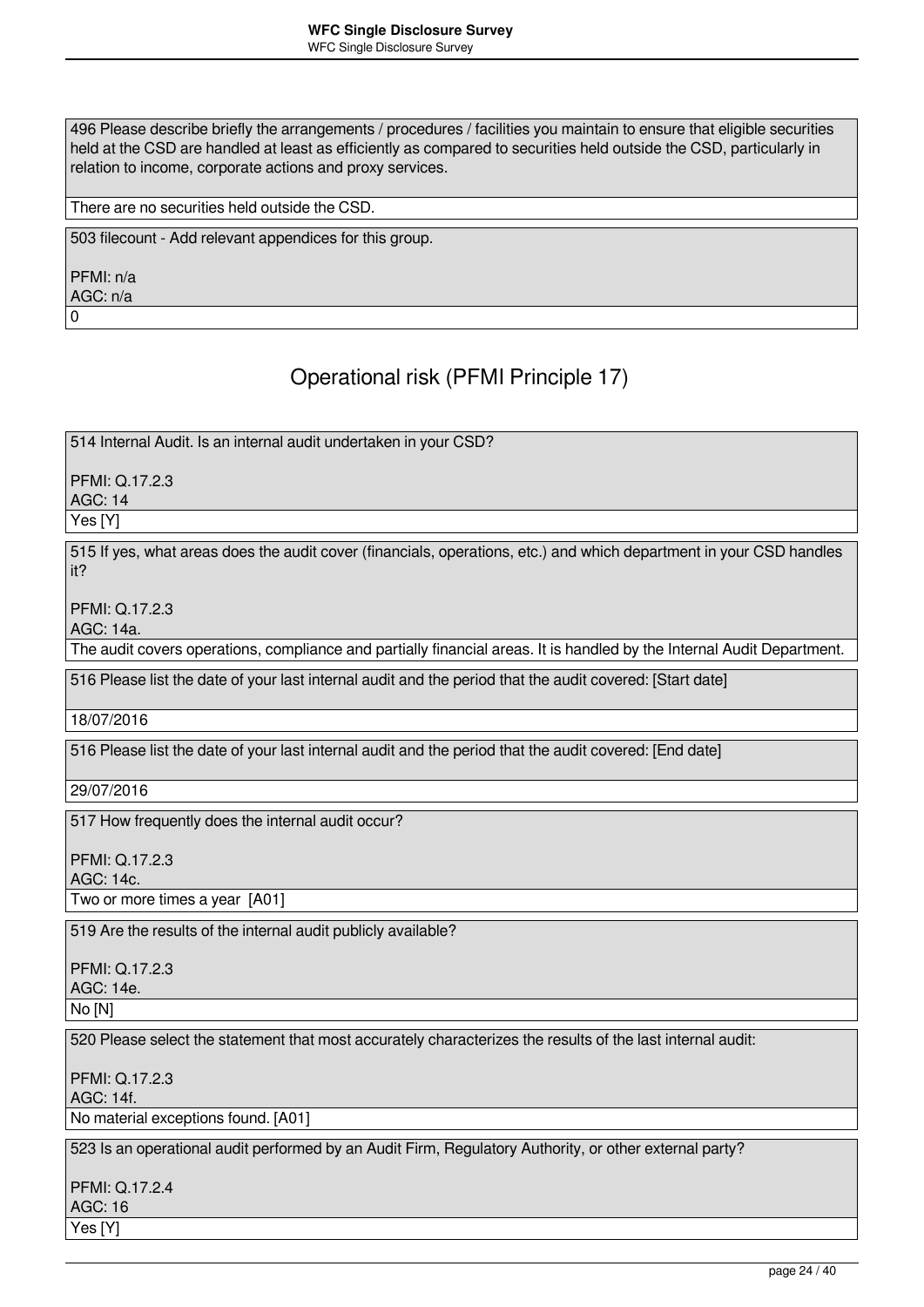| 524 If yes, please state the name(s) of the entity(ies) who perform the operational audit.                                                                                 |
|----------------------------------------------------------------------------------------------------------------------------------------------------------------------------|
| The Polish Financial Supervision Authority (PFSA)                                                                                                                          |
| 525 Please list the date of your last operational audit performed by an Audit Firm, Regulatory Authority, or other<br>external party:                                      |
| PFMI: Q.17.2.4<br>AGC: 16b.                                                                                                                                                |
| 15/06/2010                                                                                                                                                                 |
| 526 Please list the period that the audit covered: [Start date]                                                                                                            |
| 02/01/2007                                                                                                                                                                 |
| 526 Please list the period that the audit covered: [End date]                                                                                                              |
| PFMI: Q.17.2.4<br>AGC: 16c.                                                                                                                                                |
| 31/12/2009                                                                                                                                                                 |
| 527 How frequently does the operational audit occur?                                                                                                                       |
| <b>PFMI: Q.17.2.4</b><br>AGC: 16d.                                                                                                                                         |
| Less than annually [A03]                                                                                                                                                   |
| 528 If less than annually, please explain:                                                                                                                                 |
| PFMI: Q.17.2.4<br>AGC: 16e.                                                                                                                                                |
| The PFSA performs audits usualy at the request of KDPW participants, which may seek an investigation of certain<br>procedures. No such requests have been made since 2009. |
| 529 Please select the statement that most accurately characterizes the results of the last operational audit:                                                              |
| PFMI: Q.17.2.4<br>AGC: 16g.                                                                                                                                                |
| No material exceptions found. [A01]                                                                                                                                        |
| 537 How is access to the physical building controlled? [By guards]                                                                                                         |
| Yes [Y]                                                                                                                                                                    |
| 537 How is access to the physical building controlled? [By electronic keys]                                                                                                |
| Yes [Y]                                                                                                                                                                    |
| 537 How is access to the physical building controlled? [personal ID card]                                                                                                  |
| Yes [Y]                                                                                                                                                                    |
| 537 How is access to the physical building controlled? [By alarm system]                                                                                                   |
| Yes [Y]                                                                                                                                                                    |
| 541 Regarding data security: Are passwords used by participants to access their accounts?                                                                                  |

Other [-oth-]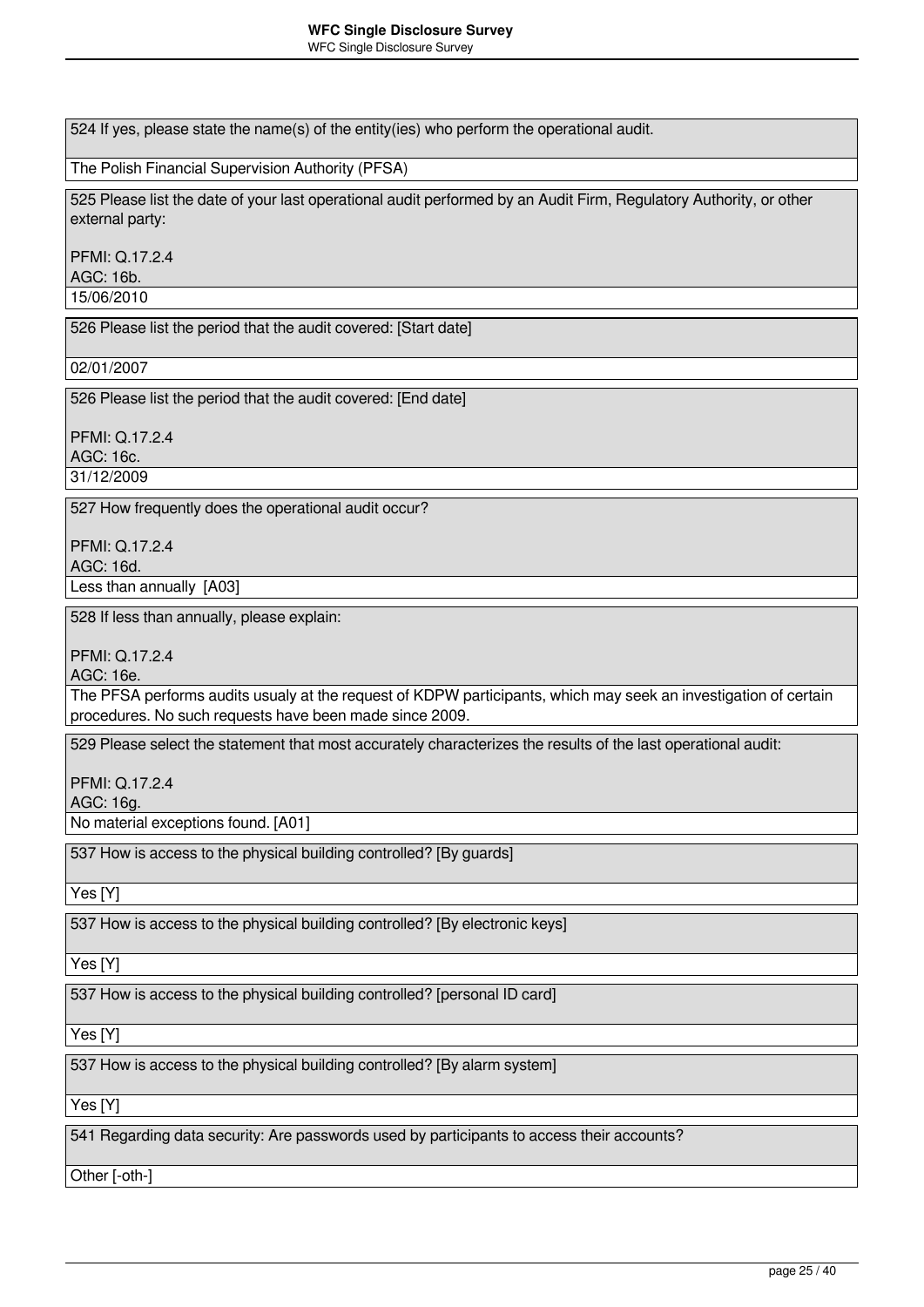541 Regarding data security: Are passwords used by participants to access their accounts? [Other]

Participants have access to the Electronic System for Distribution of Information (ESDI/WEB) or the Electronic System for Message Distribution (ESDK). Data security is based mainly on individual cryptographic keys. ESDI/WEB: when we enter to ESDI/WEB through website www.kdpw.pl, we have to enter login and password, and in the next step, select the appropriate certificate. When we enter directly (https://esdi.kdpw.pl), we have to select the appropriate certificate.

ESDK as system to system communication solution doesn't provide any user interface. Security such as authentication and data encryption is based on specific MQ digital certificate.

542 Does each user have a unique user ID?

Yes [A01]

543 Are passwords regularly changed?

Other [-oth-]

543 Are passwords regularly changed? [Other]

PFMI: Q.17.5.3 AGC: 71e.

No, Individual cryptographic keys are changed every 2 years.

545 Is there a user lock-out after a pre-set number of unsuccessful User ID attempts?

Other [-oth-]

545 Is there a user lock-out after a pre-set number of unsuccessful User ID attempts? [Other]

PFMI: Q.17.5.3

AGC: 71h.

Yes, after 5 unsuccessful attempts (login/password). No, when certificate is used directly.

550 How quickly can the main system be reactivated in the event of an outage?

1 - 4 hours [A01]

553 Will the CSD publicly announce any system interruption?

Yes [A01]

554 To whom will the CSD disclose any system interruptions? [To the CSD regulators]

Yes [Y]

554 To whom will the CSD disclose any system interruptions? [To all direct participants]

Yes [Y]

558 How will the CSD disclose any system interruptions? [Other]

PFMI: Q.17.6.4

AGC: 84e.

Electronic System for Distribution of Information (ESDI/WEB), fax

559 Please explain:

PFMI: Q.17.6.4

AGC: 84f.

Electronic System for Distribution of Information (ESDI/WEB), fax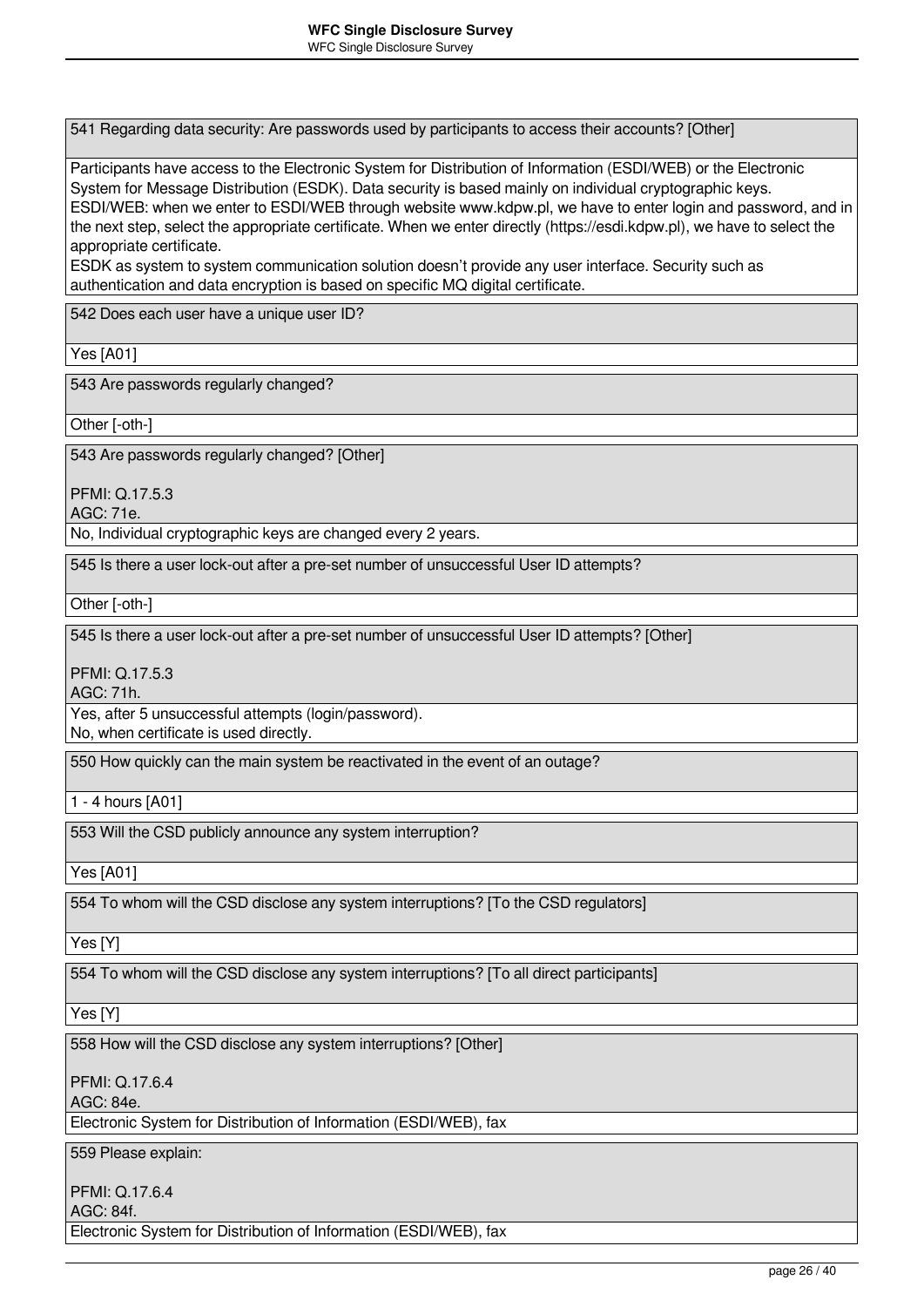561 If a back-up system exists, how quickly can the back-up system be activated in the event of the main system failing?

#### 1 - 4 hours [A01]

565 BUSINESS RECOVERY PLAN. This section is intended to identify key aspects of the CSD's Business Recovery Plan (BRP), including testing requirements and past results, expected recovery time periods, and the independent review and validation (if any) of the BRP. Do you have a formal business recovery plan?

### PFMI: Q.17.6.8 AGC: 81

Yes [Y]

566 Does your Business Recovery Plan include: [Back-up of all computer files]

Yes [Y]

566 Does your Business Recovery Plan include: [Off-site data storage]

Yes [Y]

566 Does your Business Recovery Plan include: [Back-up files stored and locked]

Yes [Y]

566 Does your Business Recovery Plan include: [Off-site operations facility]

Yes [Y]

566 Does your Business Recovery Plan include: [Other]

PFMI: Q.17.6.8 AGC: 81a, 81h.

On-line data replication

567 Please identify both the frequency and the last date of testing for the following third party: CSD participants/members

PFMI: Q.17.6.8 AGC: 81b.

at last once a year; the last date of testing: 15.10.2016

568 Please identify both the frequency and the last date of testing for the following third party: Stock exchange

PFMI: Q.17.6.8 AGC: 81c. at last once a year; the last date of testing: 15.10.2016

569 Please identify both the frequency and the last date of testing for the following third party: Central bank

PFMI: Q.17.6.8 AGC: 81d.

at last once a year; the last date of testing: 15.10.2016

570 Please identify both the frequency and the last date of testing for the following third party: Local brokers

PFMI: Q.17.6.8 AGC: 81e. at last once a year; the last date of testing: 15.10.2016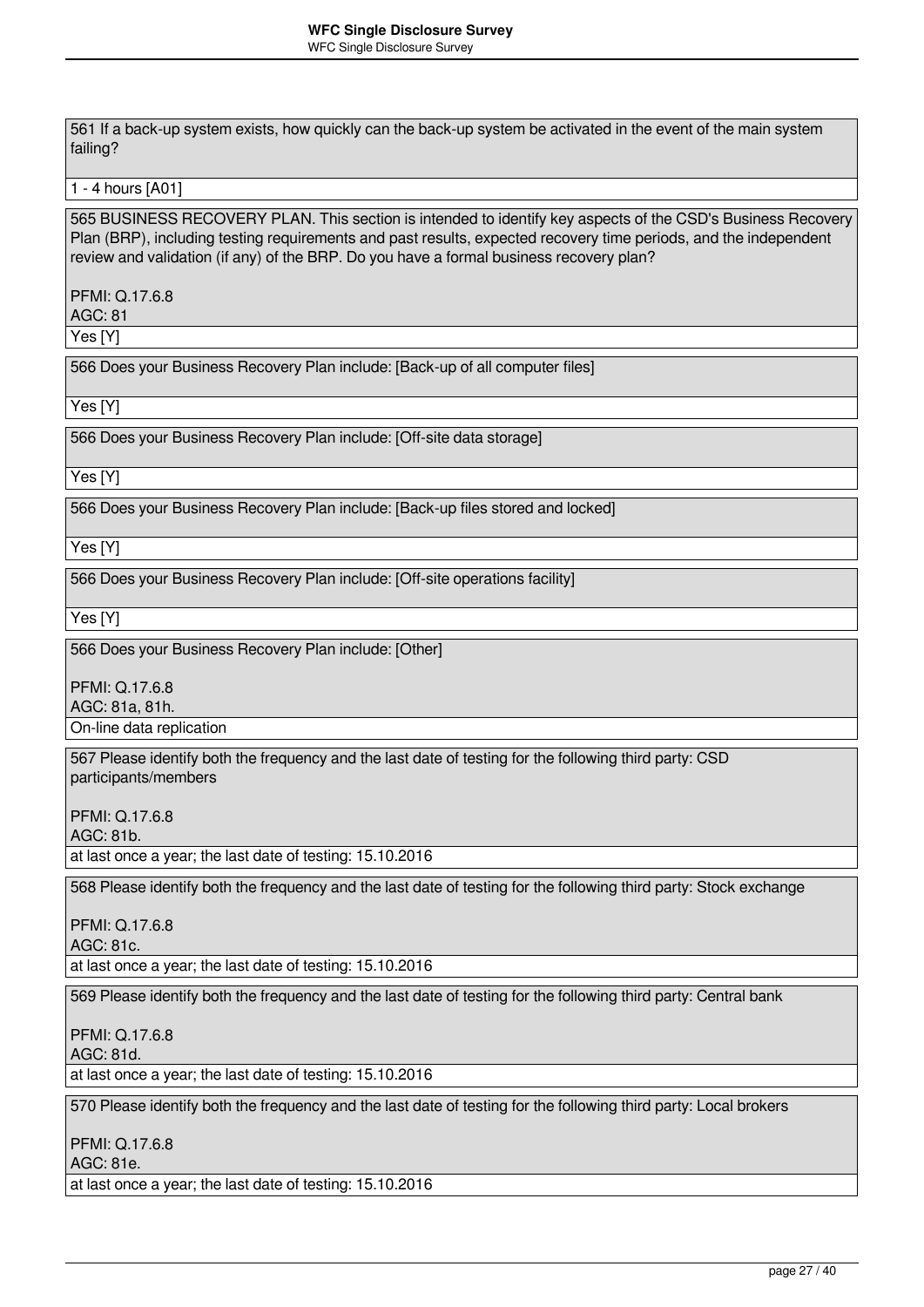### **WFC Single Disclosure Survey**

WFC Single Disclosure Survey

572 In the past three years, has it been necessary to activate the recovery plan in a live situation?

#### Yes [A01]

573 If yes, how much time was needed to implement the recovery plan?

### PFMI: Q.17.6.8

AGC: 85a.

1 - 2 hours [A02]

574 How much time was needed to recover and restore business to normal operations?

### PFMI: Q.17.6.8

AGC: 85b.

1 - 4 hours [A01]

575 What was the impact to the market? [All securities settlements took place as scheduled on the same day with good value]

### Yes [Y]

575 What was the impact to the market? [All cash settlements took place as scheduled on the same day with good value]

Yes [Y]

579 Please explain

PFMI: Q.17.7.1

AGC: 39a

The links are provided via the SWIFT messaging system and there is no direct linkage between the KDPW and the other entity's systems. The workstation is secured with standard SWIFT security system.

583 Has a business interruption recovery plan been developed in the event the linkages should become inoperable for any reason?

yes

584 filecount - Add relevant appendices for this group.

PFMI: n/a AGC: n/a

0

# Access and participation requirements (PFMI Principle 18)

587 Are prospective participants subject to an initial review and approval process regarding compliance with eligibility requirements?

Yes [A01]

591 What governs the relationship between the CSD and the participants? [Relevant law and regulation]

Yes [Y]

591 What governs the relationship between the CSD and the participants? [Established terms and conditions of participation]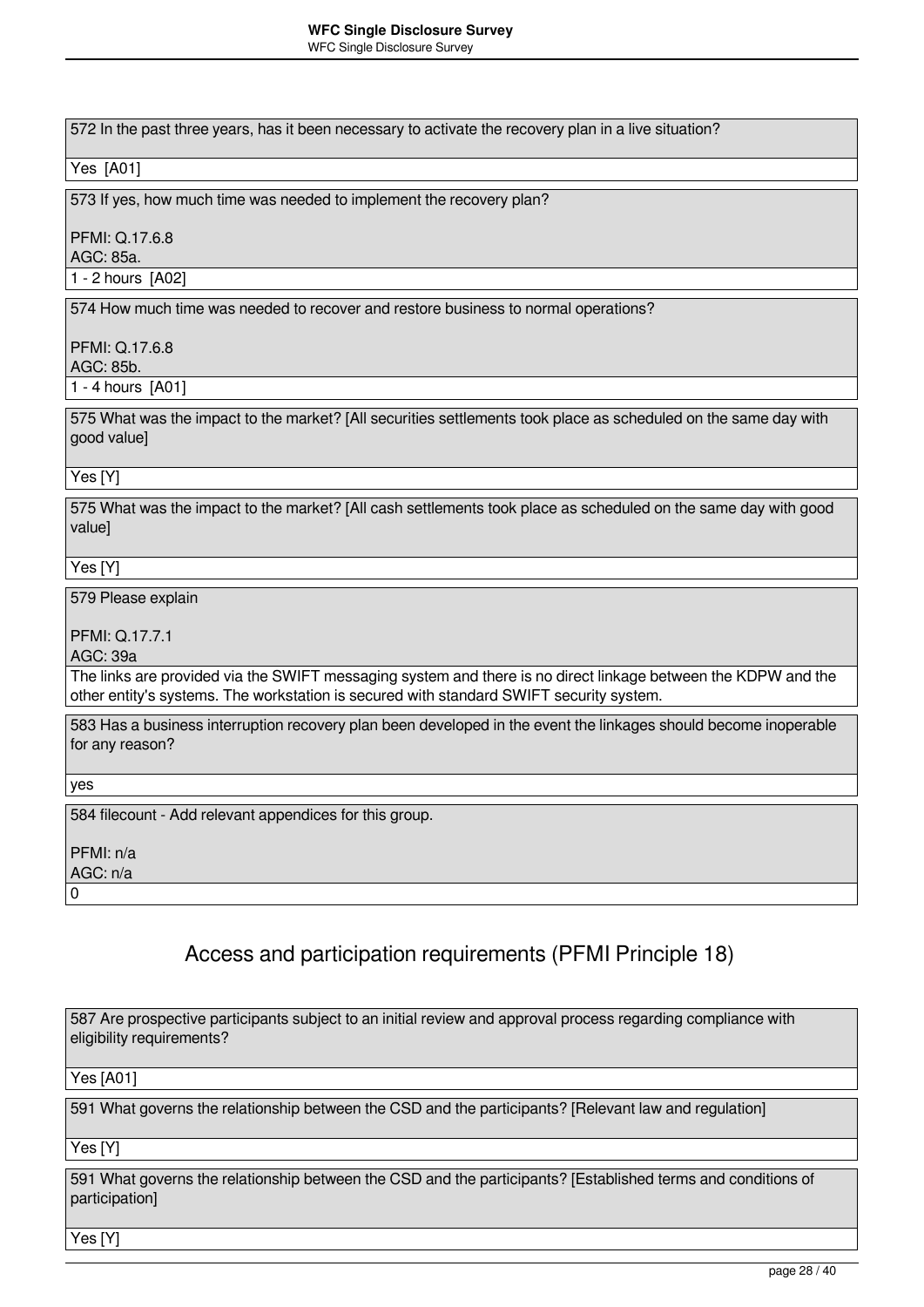591 What governs the relationship between the CSD and the participants? [Rules of the CSD]

### Yes [Y]

591 What governs the relationship between the CSD and the participants? [Not applicable]

### Yes [Y]

594 PARTICIPANTS AND PARTICIPATION. The purpose of this section is to understand issues relating to participation in the CSD, including eligibility requirements, conditions of participation, and supervision of participants. What types of entities are eligible to become participants and how many of each type are there currently? [Banks ]

Yes [Y]

594 PARTICIPANTS AND PARTICIPATION. The purpose of this section is to understand issues relating to participation in the CSD, including eligibility requirements, conditions of participation, and supervision of participants. What types of entities are eligible to become participants and how many of each type are there currently? [Brokers ]

### Yes [Y]

594 PARTICIPANTS AND PARTICIPATION. The purpose of this section is to understand issues relating to participation in the CSD, including eligibility requirements, conditions of participation, and supervision of participants. What types of entities are eligible to become participants and how many of each type are there currently? [Foreign Institutions ]

### Yes [Y]

594 PARTICIPANTS AND PARTICIPATION. The purpose of this section is to understand issues relating to participation in the CSD, including eligibility requirements, conditions of participation, and supervision of participants. What types of entities are eligible to become participants and how many of each type are there currently? [Other]

PFMI: Q.18.2.3

AGC: 17

Depositors (finacial institutions), Clearing house (KDPW\_CCP), Central securities depository (KDPW), Ministry of Finance; Bank Guarantee Fund, Central Bank (National Bank of Poland)

595 How many Bank participants are there currently? (then please answer 17b)

PFMI: Q.18.2.3

AGC: 17a.

14

596 Please select the features included in the eligibility requirements for Banks. [Regulatory Oversight ]

Yes [Y]

596 Please select the features included in the eligibility requirements for Banks. [Other]

PFMI: Q.18.2.3 AGC: 17b, 17d see 597

597 Please explain:

PFMI: Q.18.2.3 AGC: 17d. Material and technical requirements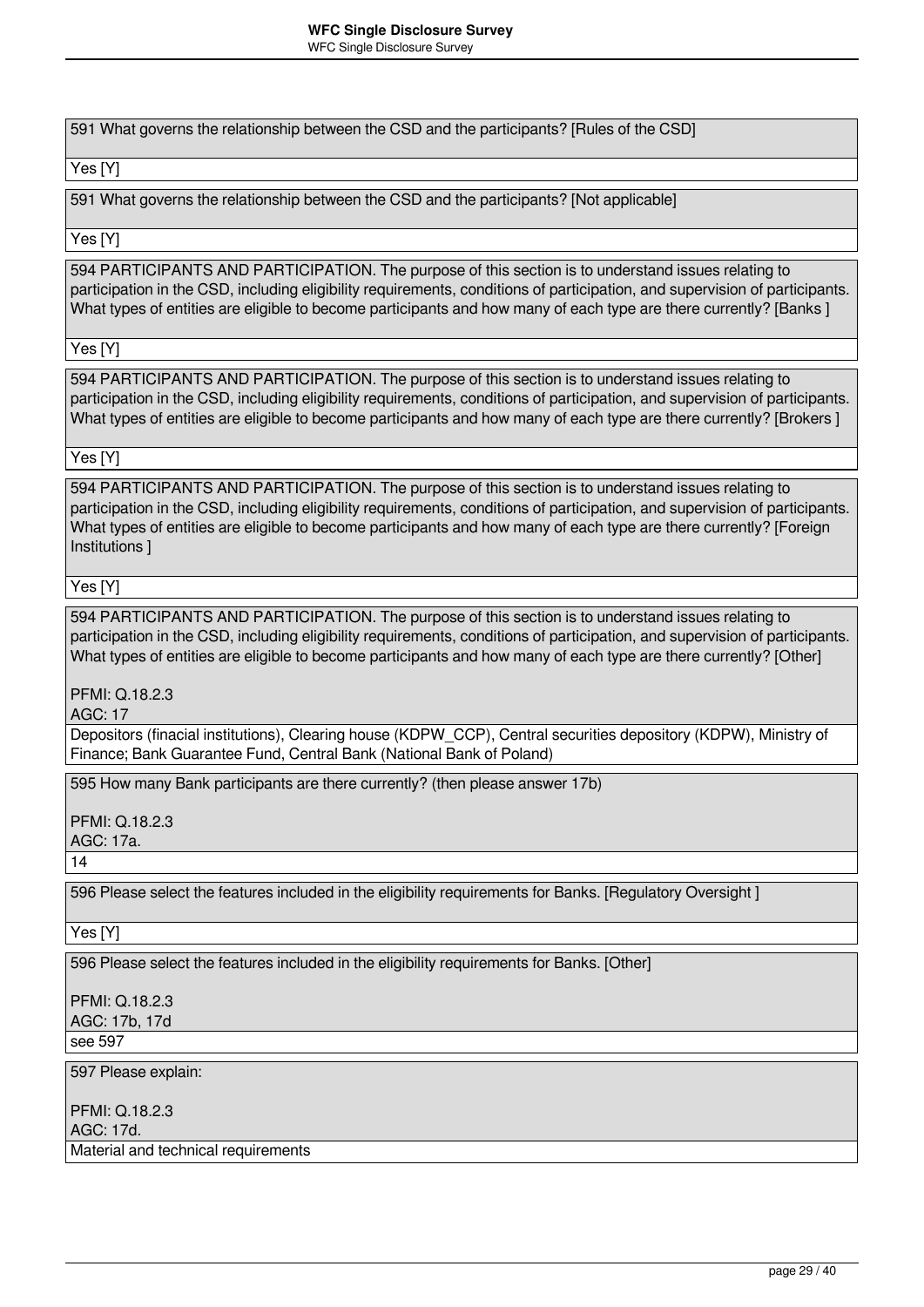598 How many Broker participants are there currently? (then please answer 17f)

29

599 Please select the features included in the eligibility requirements for Brokers. [Regulatory Oversight ]

Yes [Y]

599 Please select the features included in the eligibility requirements for Brokers. [Other]

PFMI: Q.18.2.3 AGC: 17f, 17h

Material and technical requirements

602 How many Foreign Institution participants are there currently?

PFMI: Q.18.2.3

AGC: 17m.

 $\mathfrak{p}$ 

603 Please select the features included in the eligibility requirements for Foreign Institution participants. [Regulatory Oversight ]

Yes [Y]

603 Please select the features included in the eligibility requirements for Foreign Institution participants. [Other]

PFMI: Q.18.2.3

AGC: 17n.

Material and technical requirements

604 If you have selected "Other entities" above, please explain:

PFMI: Q.18.2.3

AGC: 17q.

Brokerage offices and banks, as well as other entities: clearing houses (KDPW\_CCP), central securities depositories (KDPW); Bank Guarantee Fund, Central Bank (National Bank of Poland), may participate in the KDPW system as depositors - participants who do not keep securities accounts, however perform activities involving the execution of securities purchase or sale orders on behalf of clients, and entrust KDPW with the management of securities accounts for their own securities.

605 Indicate how many "Other entities" are currently participants?

PFMI: Q.18.2.3 AGC: 17r. 35

606 Please select the features included in the eligibility requirements for the participants referred to above as "Other entities". [Regulatory Oversight ]

Yes [Y]

606 Please select the features included in the eligibility requirements for the participants referred to above as "Other entities". [Other]

PFMI: Q.18.2.3 AGC: 17s, 17u Material and technical requirements.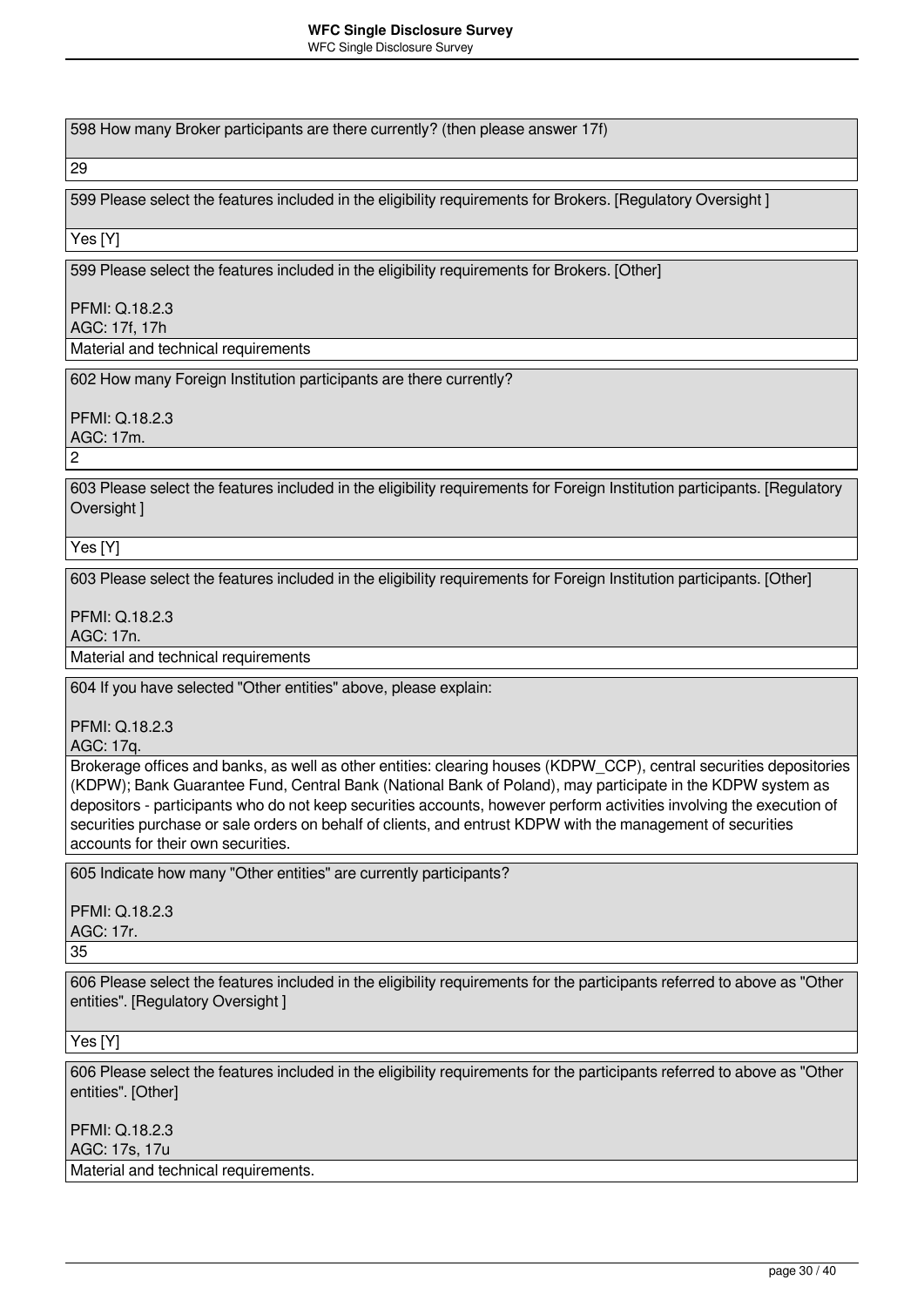612 Where can a description of the specific eligibility requirements for Foreign Institution participants be found?

Act on Trading in Financial Instruments, KDPW Rules

613 Where can a description of the specific eligibility requirements for participants described above as "Other entities" be found?

PFMI: Q.18.2.5 AGC: 17t. KDPW Rules

614 How does the CSD notify participants of material changes to the conditions of participation? [By public announcement]

Yes [Y]

614 How does the CSD notify participants of material changes to the conditions of participation? [Other]

PFMI: Q.18.2.5 AGC: 22 see 615

615 Please explain:

PFMI: Q.18.2.5

AGC: 22a.

Electronic information system: ESDI/WEB (Electronic System for Distribution of Information)

617 Who enforces compliance with the CSD's conditions of participation? [The CSD]

Yes [Y]

617 Who enforces compliance with the CSD's conditions of participation? [The CSD's regulator]

Yes [Y]

619 Does the CSD have forms of oversight management for assessing and monitoring of the following? [Participant eligibility requirements]

Yes [Y]

619 Does the CSD have forms of oversight management for assessing and monitoring of the following? [Participant volumes]

Yes [Y]

619 Does the CSD have forms of oversight management for assessing and monitoring of the following? [Settlement controls that minimize or eliminate the risk of default by a participant ]

Yes [Y]

623 What type or types of settlement controls [Simultaneous DVP ]

Yes [Y]

623 What type or types of settlement controls [Other]

PFMI: Q.18.3.1 AGC: 79d. see 627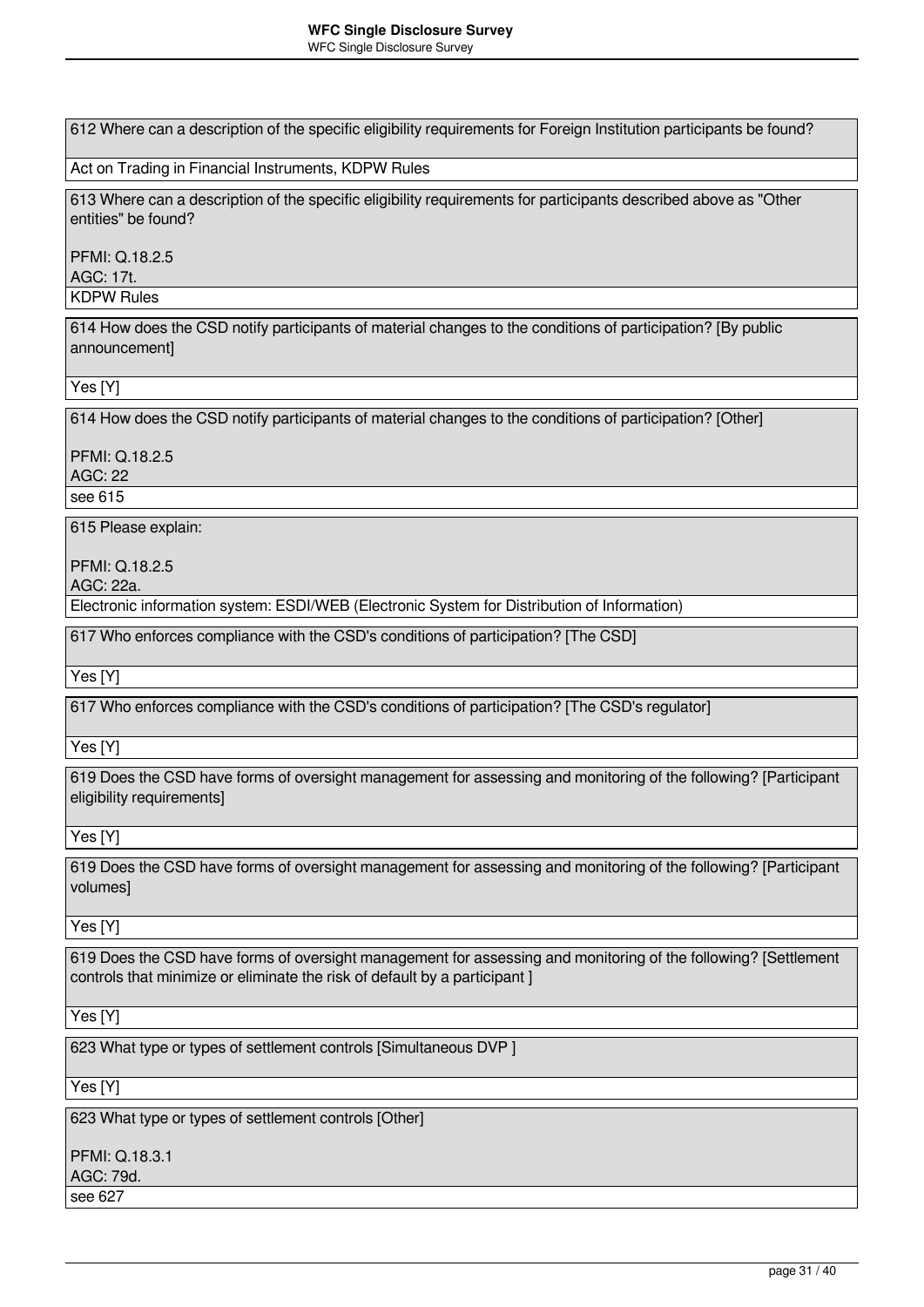626 Please explain:

Simultaneous DVP - settlement of securities is effected after the confirmation of cash settlement in the central bank.

627 Please identify and explain:

PFMI: Q.18.3.1

AGC: 79h

Additional settlement controls: (1) automated reconciliation process between KDPW and participants: securities transfers are reconciled with direct participants immediately upon receipt of settlement confirmation from KDPW, total issue balances are checked against holdings on participants accounts at KDPW on a daily basis. Any unreconciled item must be posted on a special account and it is reported to KDPW on a daily basis. Each participant is obliged to take necessary steps to resolve the issue immediately. (2) In case of differences between KDPW and participant's records, a written explanation is required. KDPW may perform inspections at participant premises and can impose particular obligations or sanctions on its participants.

631 What enforcement actions are available to the enforcement authority? [Fines]

Yes [Y]

631 What enforcement actions are available to the enforcement authority? [Restrictions on participation]

Yes [Y]

631 What enforcement actions are available to the enforcement authority? [Suspension of participation]

Yes [Y]

631 What enforcement actions are available to the enforcement authority? [Termination of participation]

Yes [Y]

see 632

631 What enforcement actions are available to the enforcement authority? [Other]

PFMI: Q.18.3.3 AGC: 24

632 Please explain:

PFMI: Q.18.3.3 AGC: 24a

The CSD may caution a participant.

633 Has there been any such enforcement actions in the last three years?

PFMI: Q.18.3.3 AGC: 25

Yes [Y]

634 If yes, please explain, including information relative to any suspensions of CSD participants:

PFMI: Q.18.3.3

AGC: 25a.

During the past 3 years the following disciplinary measures have been applied vis-a-vis 2 participants:

- a suspension of participation following the PFSA's withdrawing permission for performing brokerage activities by the participant, caused by the contravention of financial requirements;

- a caution resulting from the contravention of the securities book keeping rules; afterwards, the same participant had a deadline set (preceding the fine) to fulfil the obligation to employ persons who have the special knowledge and experience or qualifications to run the securities book keeping system.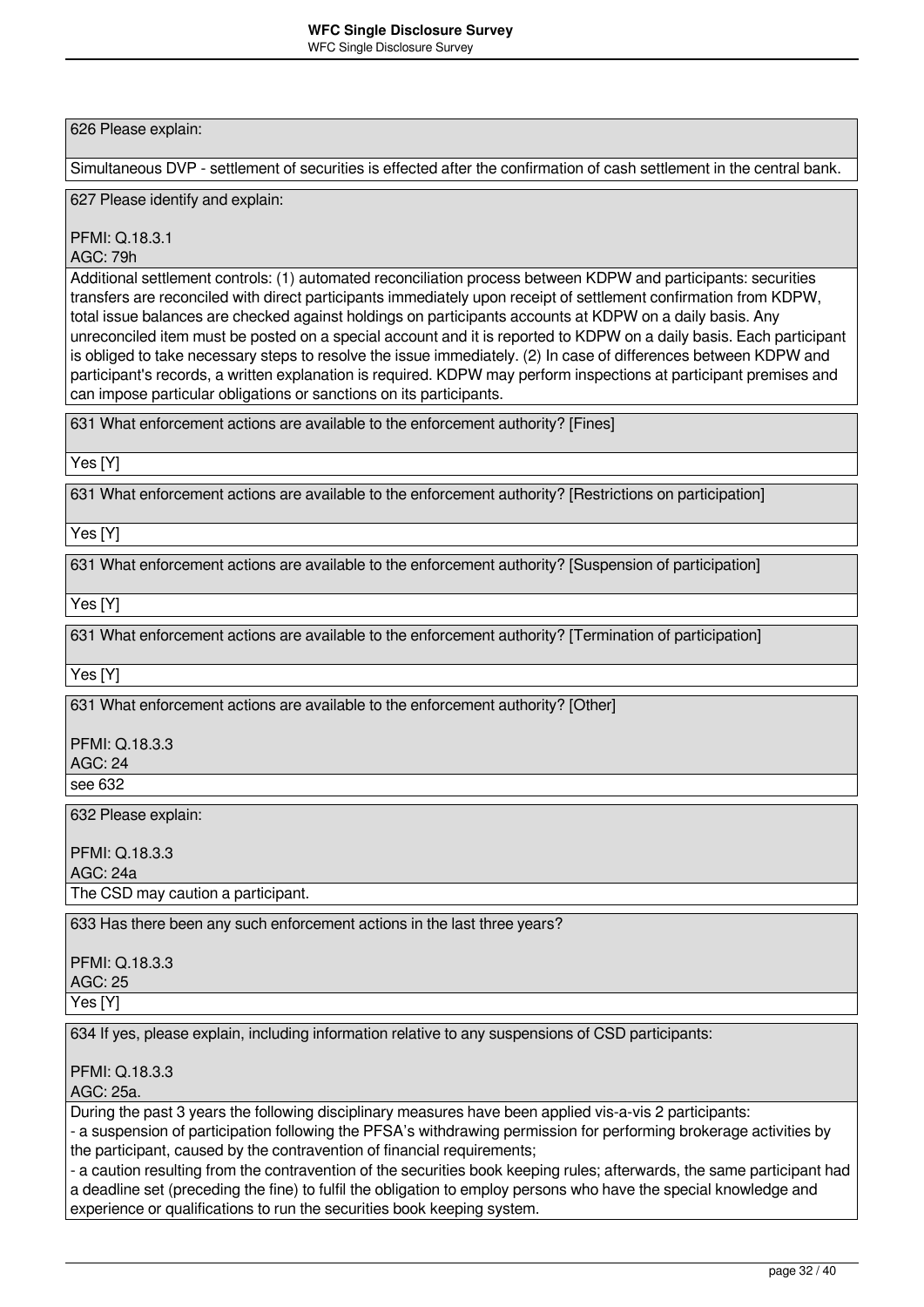636 filecount - Add relevant appendices for this group.

# Tiered participation (PFMI Principle 19)

647 filecount - Add relevant appendices for this group.

PFMI: n/a AGC: n/a 0

 $\overline{0}$ 

### Links (PFMI Principle 20)

651 Please list all depositories or settlement systems to which you have an electronic link.

PFMI: Q.20.1.2

AGC: 38

OeKB (Austria), KELER (Hungary), Clearstream Banking Luxembourg, Euroclear Bank, EVK (Estonia), CDCP SR (Slovakia), LCVPD (Lithuania), KDD (Slovenia), LCD (Latvia), CDAD (Bulgaria)

664 filecount - Add relevant appendices for this group.

PFMI: n/a AGC: n/a

 $\overline{0}$ 

# Efficiency and effectiveness (PFMI Principle 21)

673 filecount - Add relevant appendices for this group.

PFMI: n/a AGC: n/a 0

# Communication (PFMI Principle 22)

676 Security Control. How do participants receive information (view actual settlement of trades, movement of securities on their accounts, etc.) and see the status of their accounts? [By direct electronic link]

Yes [Y]

678 Do participants have access to affect their holdings, including confirming and affirming trades, movement of securities on their accounts, etc.?

Yes [A01]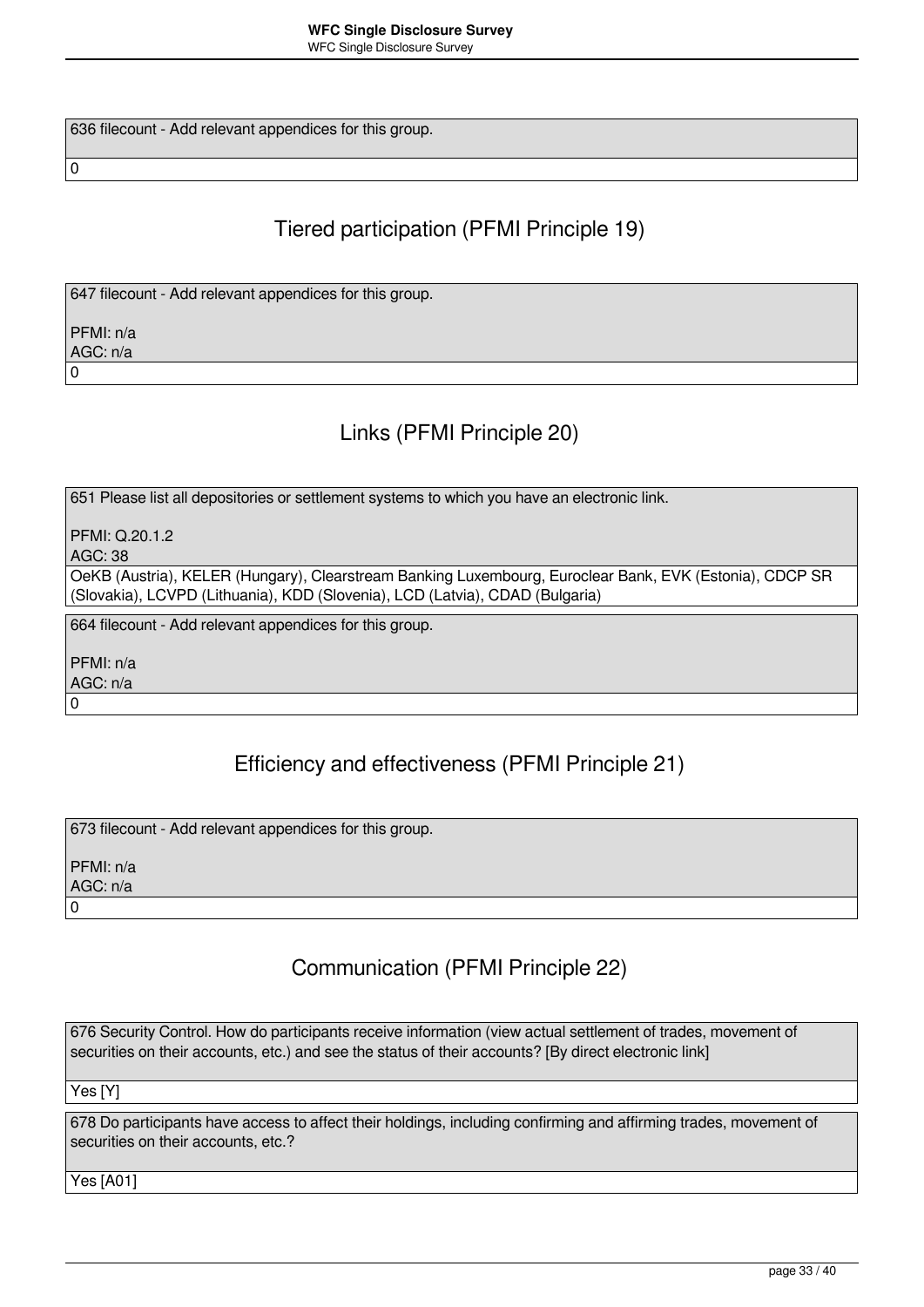WFC Single Disclosure Survey

679 How is access given to participants? [By direct electronic link ]

Yes [Y]

680 Please select type of electronic link: [Secured, leased, dedicated telephone line]

Yes [Y]

680 Please select type of electronic link: [Internet]

Yes [Y]

681 Please explain:

PFMI: Q.22.1.1

AGC: 70c.

Participants can use the message communication system: ESDI/WEB (Electronic System of the Information Distribution) or ESDK (Electronic System of the Messages Distribution).

682 Does the CSD communicate with other market entities such as stock exchanges, payment systems, clearing houses, etc., by secured linkages?

Yes [A01]

683 Please explain:

PFMI: Q.22.1.1

AGC: 72a

Secured linkages are provided to: Warsaw Stock Exchange, National Bank of Poland, Polish Financial Supervision Authority, BondSpot S.A.

684 How does the CSD communicate with Stock Exchanges? [Internet]

Yes [Y]

685 How does the CSD communicate with Payment Systems? [Other]

PFMI: Q.22.1.1

AGC: 73b

The central bank payment system - SWIFT, the commercial bank system (for currencies other than PLN and EUR) internet.

686 How does the CSD communicate with Clearing Houses? [Other]

PFMI: Q.22.1.1

AGC: 73c

The KDPW\_CCP system is operated by KDPW.

687 How does the CSD communicate with Registrars? [Not applicable]

Yes [Y]

692 filecount - Add relevant appendices for this group.

PFMI: n/a

AGC: n/a  $\Omega$ 

Transparency and disclosure (PFMI Principle 23)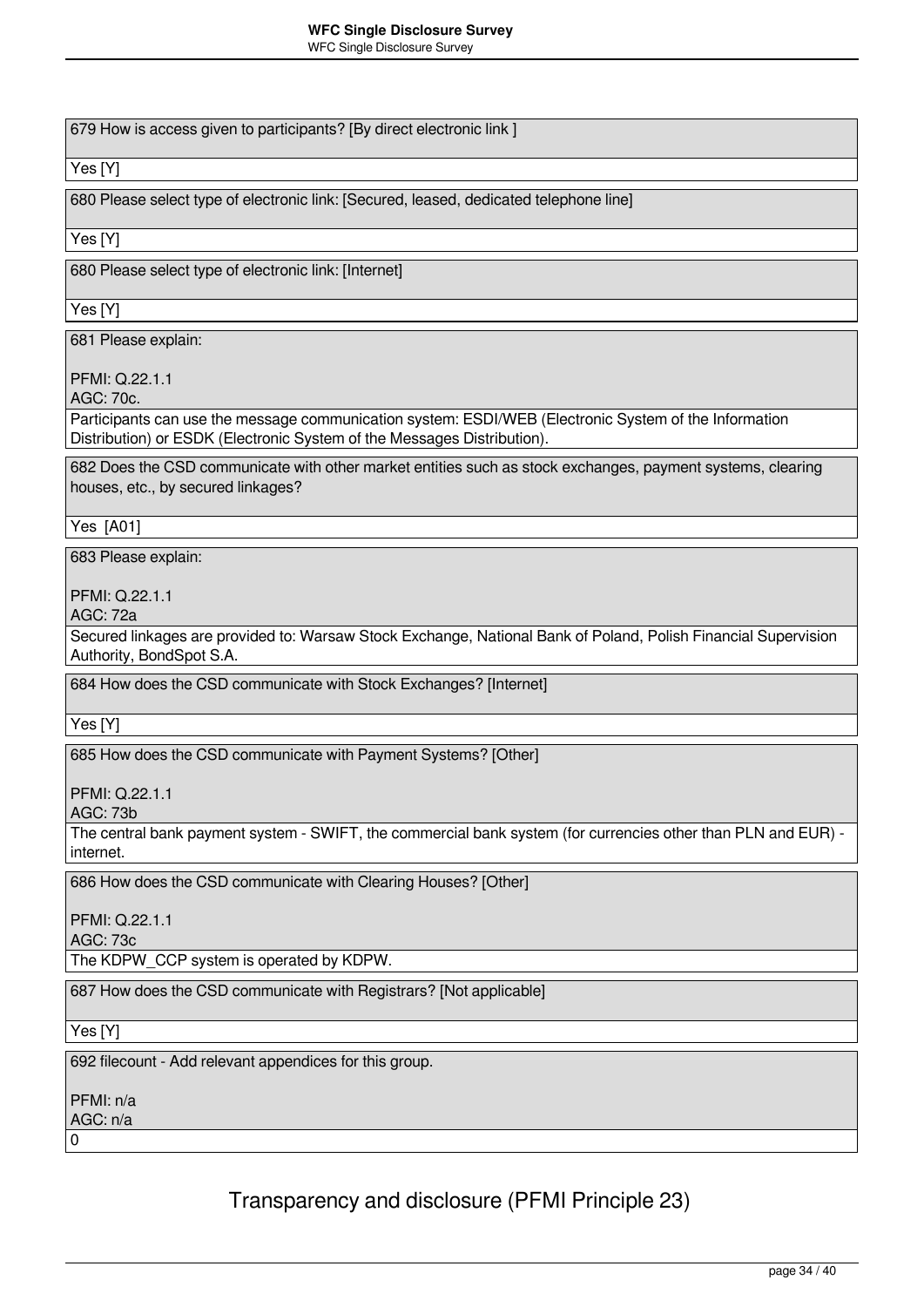712 Capital. Are annual financial statements publicly disclosed?

Yes [A01]

713 If yes, the AGC requests a copy of the institution's annual report. Is the annual report available electronically?

PFMI: Q.23.5.3 AGC: 13a.

Yes [Y]

714 filecount - If yes, please upload the document(s) here or insert web link(s) in question 13d:

PFMI: Q.23.5.3 AGC: 13b. 0

715 filecount - If more than one document for 13b, please upload the additional document here:

PFMI: Q.23.5.3 AGC: 13c.

716 Please insert web link(s) for 13b here:

PFMI: Q.23.5.3

AGC: 13d.

 $\Omega$ 

http://www.kdpw.pl/en/kdpw/publications/Pages/AnnualReports.aspx

721 AGC members from time to time receive requests from their direct investor-clients for an informational copy of a CSD's completed questionnaire. Such requests typically lead to interactions between personnel at the CSD in question and member personnel or client personnel, or both. Those interactions take time and impose costs on both members and depositories. Do you approve of AGC members delivering a copy of your completed questionnaire to the member's direct client in response to the client's request?

PFMI: Q.23.5.4 AGC: 100

Yes [Y]

722 Are the results of the financial audit publicly available?

PFMI: Q.23.5.4 AGC: 15f Yes [Y]

725 filecount - Add relevant appendices for this group.

PFMI: n/a AGC: n/a  $\Omega$ 

Compliance with SEC Rule 17f-7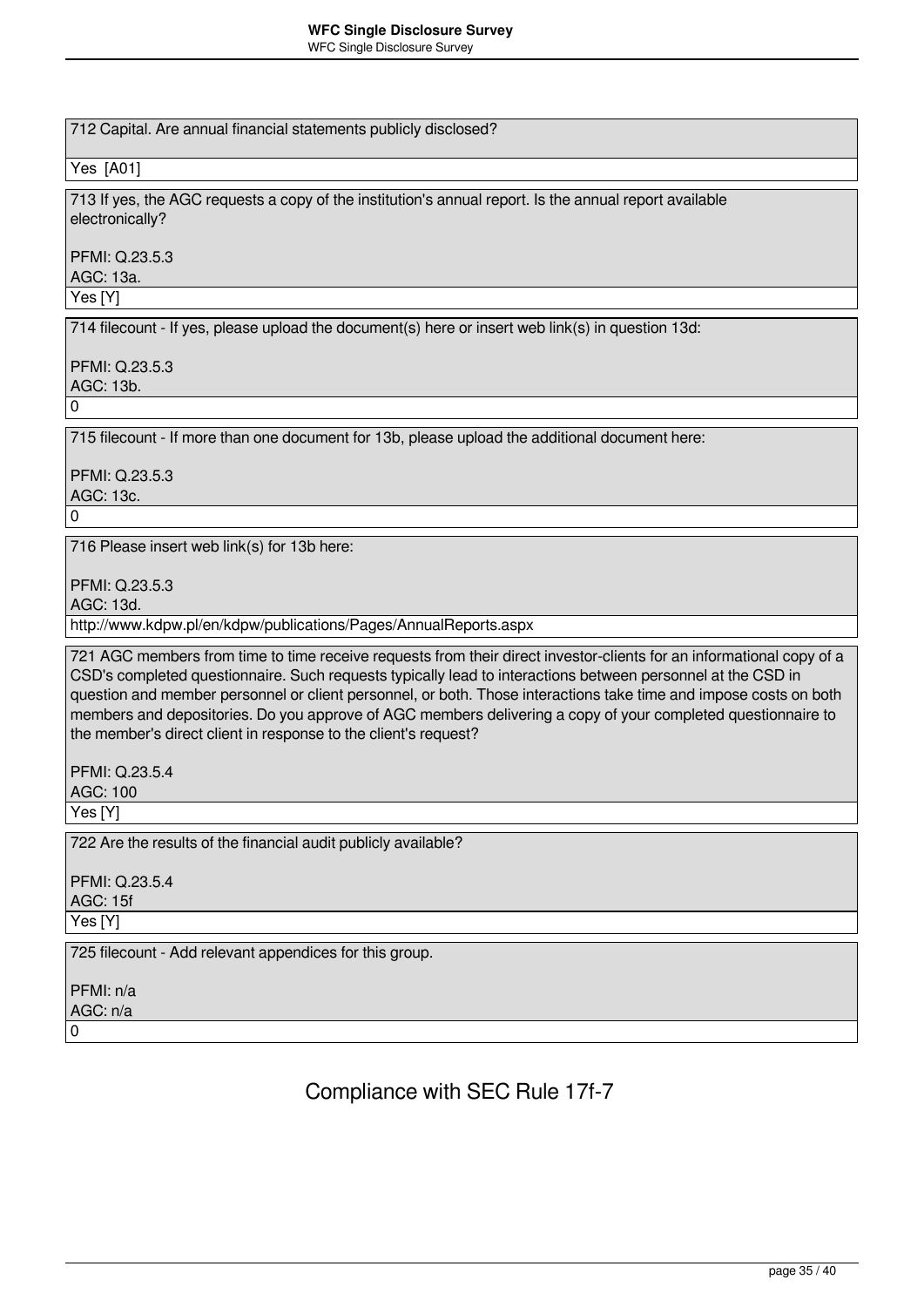### 726

Rule 17f-7, by reference to Rule 17f-4, requires that, for a CSD to be eligible to hold securities of U.S. registered investment companies (such depositories hereinafter referred to as "Eligible Securities Depositories"), the CSD must be a "system for the central handling of securities where all securities of any particular class or series of any issuer deposited within the system are treated as fungible and may be transferred or pledged by bookkeeping entry without physical delivery of the securities."

Are all securities of a particular class or series of any issuer that are deposited in your institution treated as fungible, and can they be transferred or pledged by bookkeeping entry without physical delivery of the securities?

### Yes [Y]

728 Rule 17f-7 also requires that an Eligible Securities CSD "acts as or operates a system for the central handling of securities or equivalent book-entries in the country where it is incorporated," or "acts as or operates a transnational system for the central handling of securities or equivalent book-entries." Does your institution: [Act as or operate a system for the central handling of securities or equivalent book-entries in the country where it is incorporated? ]

### Yes [Y]

730 Please specify the types of securities for which you act as or operate a system for the central handling of securities or equivalent book-entries:

### PFMI: n/a

AGC: 2b.

equities: domestic and foreign shares, allotment certificates, investment certificates, rights to shares, subscription rights, option warrants, exchange trade funds (ETFs); debt instruments: T-bonds, international financial institution bonds, central bank bonds, municipal bonds, domestic and foreign corporate bonds, convertible bonds, bonds with priorities rights, mortgage bonds, structured certificates, certificates of deposit; derivatives: futures contracts, options, index participation units.

731 Rule 17f-7 requires that an Eligible Securities Depository regulated by a foreign financial regulatory authority as defined under section 2(a)(50) of the Act, with section 2(a)(50) establishing that z 'foreign financial regulatory authority' means any (A) foreign securities authority, (B) other governmental body or foreign equivalent of a selfregulatory organization empowered by a foreign government to administer or enforce its laws relating to the regulation of fiduciaries, trusts, commercial lending, insurance, trading in contracts of sale of a commodity for future delivery, or other instruments traded on or subject to the rules of a contract market, board of trade or foreign equivalent, or other financial activities, or (C) membership organization a function of which is to regulate the participation of its members in activities listed above." Who regulates the activities of the CSD? [A governmental body or regulatory organization empowered to administer or enforce laws related to securities matters.]

Yes [Y]

731 Rule 17f-7 requires that an Eligible Securities Depository regulated by a foreign financial regulatory authority as defined under section 2(a)(50) of the Act, with section 2(a)(50) establishing that z 'foreign financial regulatory authority' means any (A) foreign securities authority, (B) other governmental body or foreign equivalent of a selfregulatory organization empowered by a foreign government to administer or enforce its laws relating to the regulation of fiduciaries, trusts, commercial lending, insurance, trading in contracts of sale of a commodity for future delivery, or other instruments traded on or subject to the rules of a contract market, board of trade or foreign equivalent, or other financial activities, or (C) membership organization a function of which is to regulate the participation of its members in activities listed above." Who regulates the activities of the CSD? [A governmental body or self-regulatory organization empowered to administer or enforce laws related to other financial activities.]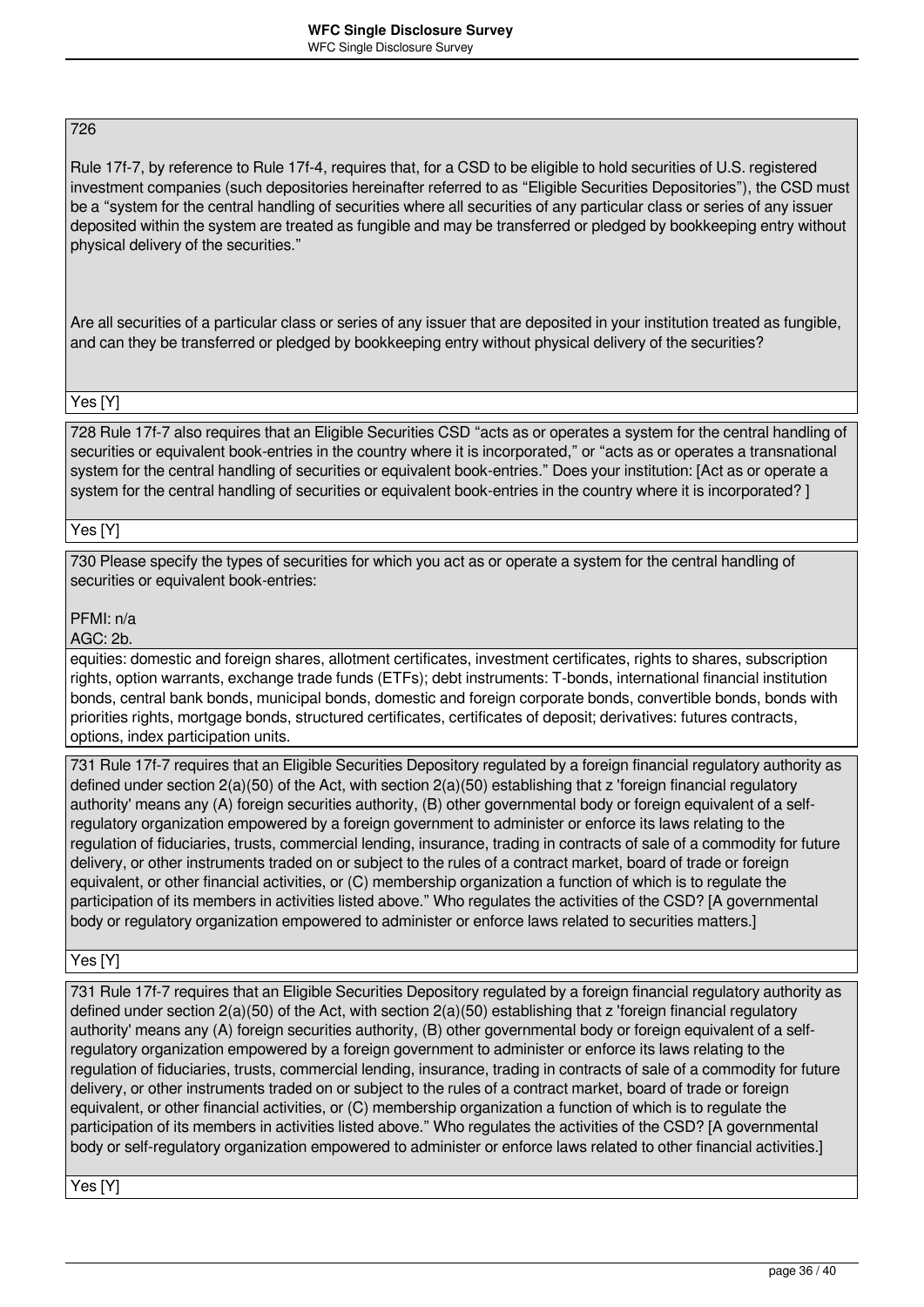731 Rule 17f-7 requires that an Eligible Securities Depository regulated by a foreign financial regulatory authority as defined under section 2(a)(50) of the Act, with section 2(a)(50) establishing that z 'foreign financial regulatory authority' means any (A) foreign securities authority, (B) other governmental body or foreign equivalent of a selfregulatory organization empowered by a foreign government to administer or enforce its laws relating to the regulation of fiduciaries, trusts, commercial lending, insurance, trading in contracts of sale of a commodity for future delivery, or other instruments traded on or subject to the rules of a contract market, board of trade or foreign equivalent, or other financial activities, or (C) membership organization a function of which is to regulate the participation of its members in activities listed above." Who regulates the activities of the CSD? [A membership organization which regulates the participation of its members in securities matters or other financial activities.]

Yes [Y]

733 Please provide the name of regulatory authority(ies) identified in question 8:

PFMI: n/a

AGC: 9

The Polish Financial Supervision Authority (PFSA) - regulates KDPW as a CSD; European Securities and Markets Authority (ESMA) – regulates KDPW in its Trade Repository function, Regulatory Oversight Committee (ROC) – regulates KDPW\_LEI service.

734 Rule 17f-7 requires that an Eligible Securities Depository is subject to periodic examination by regulatory authorities or independent accountants. Is the CSD subject to periodic examination by: [Independent accountants?]

Yes [Y]

736 Name of Authority #1 (please answer 11a):

PFMI: n/a

AGC: 11

Polish Financial Supervision Authority (PFSA)

737 What enforcement actions are available to regulatory authority #1 for breach of applicable statute or regulatory requirements? [Fines]

Yes [Y]

737 What enforcement actions are available to regulatory authority #1 for breach of applicable statute or regulatory requirements? [Restrictions on CSD activities.]

Yes [Y]

737 What enforcement actions are available to regulatory authority #1 for breach of applicable statute or regulatory requirements? [Other]

PFMI: n/a AGC: 11a.

see 738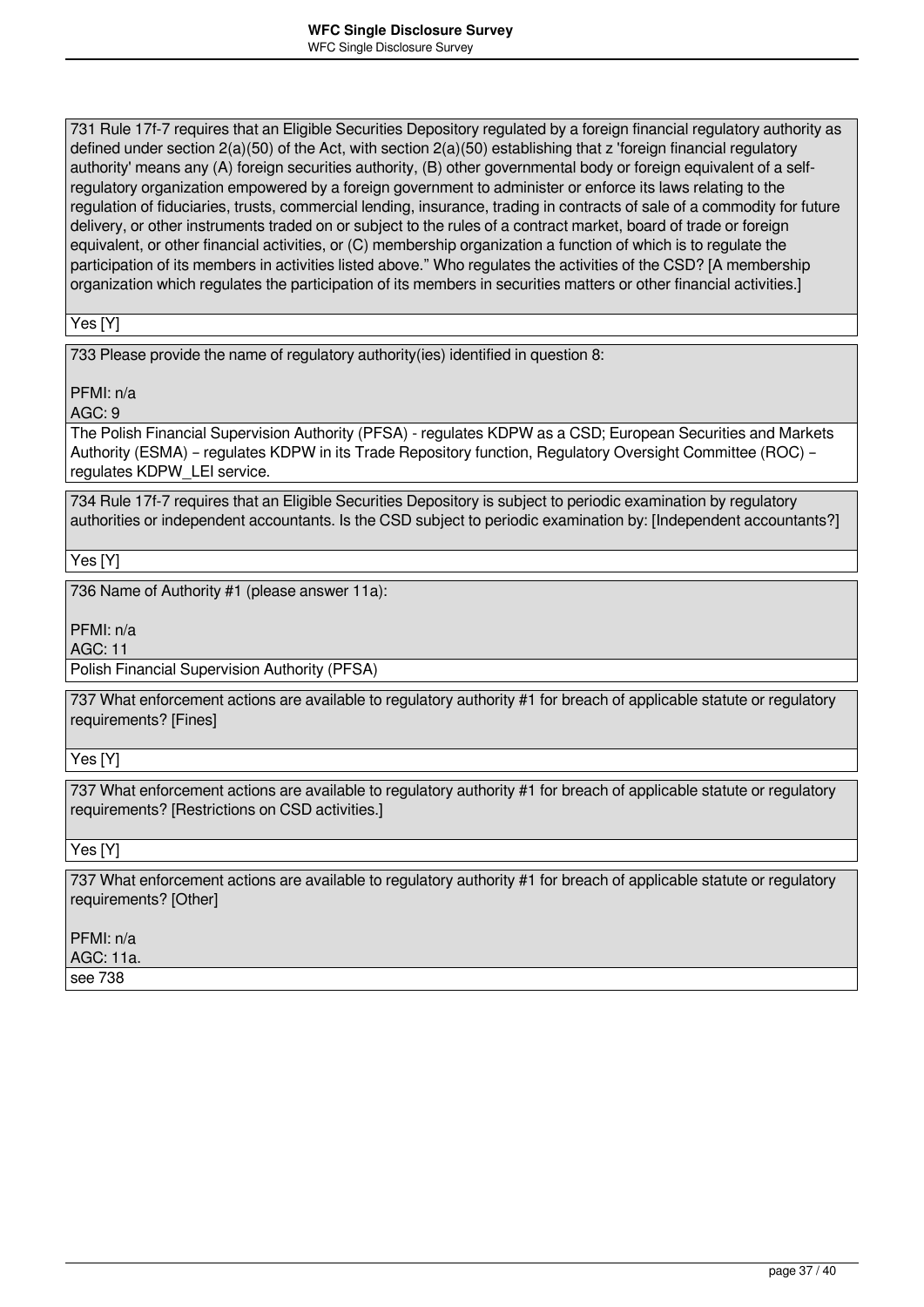738 Please explain:

An authorized representative of PFSA has the right to review KDPW`s books, documents and other carriers of information; to participate in the meetings of the Supervisory board and in the general meetings of shareholders of KDPW. Upon a written request of PFSA, the KDPW Management board shall be obliged to convene an extraordinary general meeting of shareholders or to put any matters specified by PFSA on the agenda of the general meetings. In case the Management board refuses the request, PFSA may appeal to a court to convene an extraordinary general meeting. PFSA may order the supervisory board to adopt a resolution concerning a particular matter. PFSA may appeal to a court against any resolution of the general meeting of shareholders or supervisory board, within 30 days of the date of receiving notice of the resolution, if it violates the provisions of law, the provisions of the Statute of KDPW, the rules or principles of safety of trading, or if the resolution has been adopted contrary to the provisions of law, provisions of the Statute or the Rules of KDPW.

739 Name of Authority #2:

European Securities and Markets Authority (ESMA) in the scope of the trade repository service offered by KDPW (KDPW\_TR). TR is supervised by ESMA in order to ensure that it complies on an on-going basis with all EMIR requirements, thereby enabling regulators access to data and details of derivative contracts in order for them to fulfil their respective missions. Regulatory Oversight Committee (ROC), the regulatory supervisory body of the global LEI system in the scope of the LEI numbering agency service offered by KDPW (KDPW\_LEI). KDPW, has been given pre-LOU status and assigns identifiers - the Legal Entity Identifier (LEI) of counterparties to transactions concluded on the financial markets.

740 What enforcement actions are available to regulatory authority #2 for breach of applicable statute or regulatory requirements? [Fines]

Yes [Y]

740 What enforcement actions are available to regulatory authority #2 for breach of applicable statute or regulatory requirements? [Other]

PFMI: n/a

AGC: 11c.

Restriction, suspention or termination of some specific services performed by KDPW (LEI, TR).

741 Please explain:

PFMI: n/a

AGC: 11d.

ESMA has the power to impose supervisory measures like: requiring the trade repository to bring the infringement to an end, issuing public notices, imposing fines or periodic penalty payments upon trade repositories and persons involved in trade repositories and as a last resort, withdrawing the registration of the trade repository. Procedural rules for taking supervisory measures and imposing fines on trade repositories are described in article 64-73 of EMIR (Regulation No 648/2012 of 4 July 2012 on OTC Derivatives, central counterparties and trade repositories).

The ROC's specific possible enforcement actions:

- Requiring audits of the system (including appointment of external auditors) for financial controls, business practices, data quality standards or other matters necessary to ensure the public interest.

- Approval of policies for the recognition and termination of local registration agencies and LOUs.

742 Has there been any use of such enforcement actions in the last three years? [No]

Yes [Y]

744 Has the regulatory body with oversight responsibility for the CSD issued public notice that the CSD is not in current compliance with any capital, solvency, insurance or similar financial strength requirements imposed by such regulatory body?

No [A02]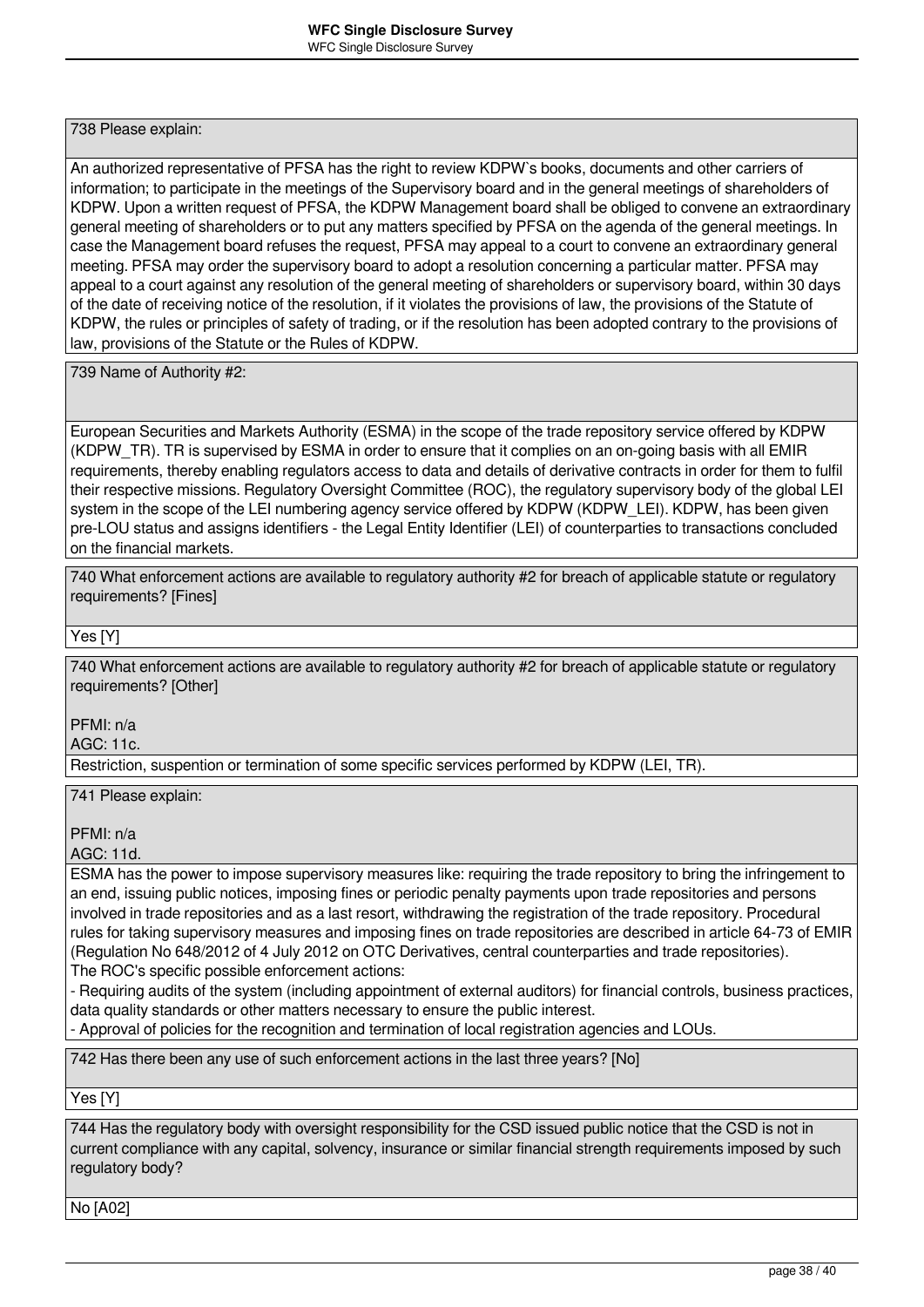749 Rule 17f-7 requires that an Eligible Securities Depository holds assets for the custodian that participates in the system on behalf of the Fund under safekeeping conditions no less favorable that the conditions that apply to other participants. Please confirm that assets of foreign investors held by custodians as participants in the CSD are held under safekeeping conditions no less favorable than the conditions that apply to other participants.

#### Yes [A1]

751 Please confirm the basis for the arrangements you have in place to ensure that the assets you hold for custodians receive the same level of safekeeping protection as the assets held for other categories of participants. [Relevant Law and Regulation]

Yes [Y]

751 Please confirm the basis for the arrangements you have in place to ensure that the assets you hold for custodians receive the same level of safekeeping protection as the assets held for other categories of participants. [Established terms and conditions of participation]

### Yes [Y]

751 Please confirm the basis for the arrangements you have in place to ensure that the assets you hold for custodians receive the same level of safekeeping protection as the assets held for other categories of participants. [By-laws of the CSD]

#### Yes [Y]

751 Please confirm the basis for the arrangements you have in place to ensure that the assets you hold for custodians receive the same level of safekeeping protection as the assets held for other categories of participants. [Rules of the CSD]

Yes [Y]

752 For each item in Question 21b that you checked, please briefly supply references or citations to the law(s), regulation(s), or CSD rule(s), participation condition(s), or participant contract provision (s), as applicable.

### PFMI: n/a

AGC: 21d

Relevant Law and Regulation: There are equal conditions for holding foreign investor assets by custodians in the depository system. The Act of 29th July 2005 on Trading in Financial Instruments defines the system for registration of dematerialised securities comprising securities accounts, depository accounts and omnibus accounts kept by entities authorised to do so under this Act and maintained by KDPW (article 3, point 21). KDPW is in charge of registering securities on: 1) depository accounts; 2) securities accounts; 3) omnibus accounts. Balances on accounts managed by participants should correspond with the balances on the relevant depository accounts manager by KDPW (article 57). Omnibus accounts are dedicated only for foreign entities (article 8a). However, depository and omnibus accounts work on the same principles, i.e. they are co-mingling securities belonging to clients of KDPW participants. In this way, the assets of foreign investors are not differentiated from those of other types of investors, but treated equally. Established terms and conditions of participation: Participants managing securities accounts and omnibus accounts in their systems are obliged to conform to the rules of managing the securities register (article 20, 24, 33, 33a of the KDPW Rules). The rules are similar for custodians and other participants who hold foreign or domestic investor assets. Rules of the depository: The accounting scheme for recording and transfer of securities is determined by the KDPW rules (article 34-36 of the KDPW Rules) and there is no discriminatory treatment of foreign investor assets. The registration is carried out as expressions of quantity, according to the following principles: double-entry bookkeeping, separate registration of securities, classification by types of participant status (separation of the clients' assets from participants' securities), simultaneous registration (registration on accounts managed by participant should reflect the balances on accounts managed in KDPW), completeness, integrity and transparency. The best accounting practices are applied and end-to-end audit trails are kept.